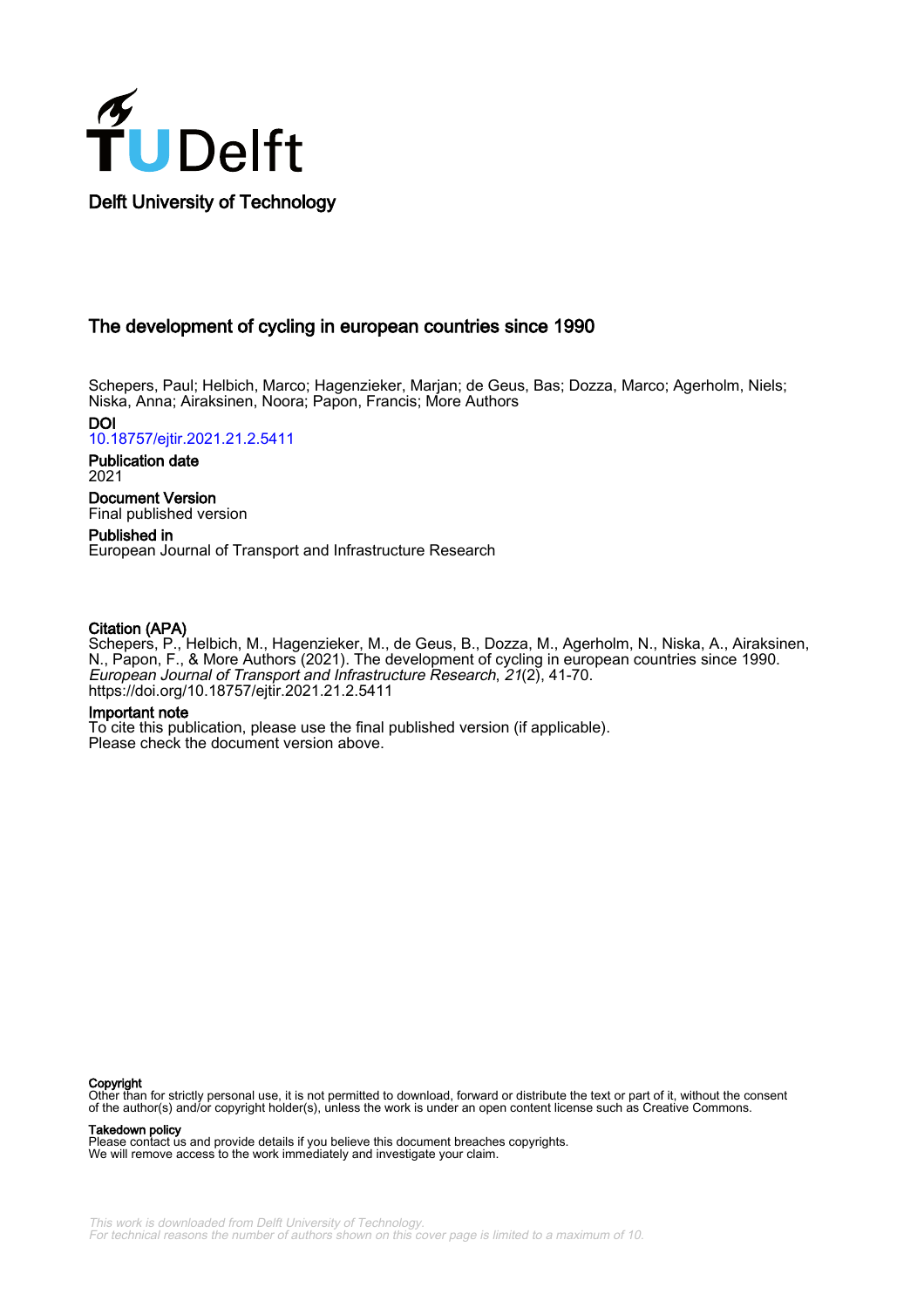



ISSN: 1567-7141 <http://ejtir.tudelft.nl/>

# The development of cycling in European countries since 1990

**Paul Schepers<sup>1</sup>**

Department of Human Geography and Spatial Planning, Utrecht University, Utrecht, Netherlands.

## **Marco Helbich<sup>2</sup>**

Department of Human Geography and Spatial Planning, Utrecht University, Utrecht, Netherlands.

# **Marjan Hagenzieker3, 11**

Transport and Planning Department, Delft University of Technology, Netherlands & TØI Institute of Transport Economics, Oslo, Norway.

## **Bas de Geus<sup>4</sup>**

Human Physiology and Sports Physiotherapy Research Group (MFYS), Vrije Universiteit Brussel, Brussels, Belgium.

Mobility, Logistics and Automotive Technology Research Centre (MOBI), Vrije Universiteit Brussel, Brussels, Belgium

## **Marco Dozza<sup>5</sup>**

Department of Mechanics and Maritime Sciences, Chalmers University of Technology, Gothenburg, Sweden.

## **Niels Agerholm<sup>6</sup>**

Department of the Built Environment, Aalborg University, Aalborg, Denmark.

## **Anna Niska<sup>7</sup>**

Department of Infrastructure Maintenance, Swedish National Road and Transport Research Institute (VTI), Linköping, Sweden.

# **Noora Airaksinen<sup>8</sup>**

Kuopio Musculoskeletal Research Unit (KMRU), University of Eastern Finland, Kuopio, Finland.

-

<sup>1</sup> A: Princetonlaan 8a, 3584 CB Utrecht, The Netherlands T: +31 617352219 E: j.p.schepers@uu.nl

<sup>2</sup> A: Princetonlaan 8a, 3584 CB Utrecht, The Netherlands T: +31 302532017 E: m.helbich@uu.nl

<sup>3</sup> A: Stevinweg 1, 2628 CN Delft, The Netherlands T: +31 15 27 86909 E: M.P.Hagenzieker@tudelft.nl

<sup>4</sup> A: Pleinlaan 2, B-1050 Brussels, Belgium T: +32 26292754 E: bas.de.geus@vub.be

<sup>5</sup> A: Hörselgången 4, 417 56 Göteborg, Sweden T: +46 317723621 E: marco.dozza@chalmers.se

<sup>6</sup> A: Thomas Manns Vej 23, 9220 Aalborg, Denmark T: +45 6178 0455 E: nsa@vd.dk

<sup>7</sup> A: VTI, SE-581 95 Linköping, Sweden T: +46 13204048 E: anna.niska@vti.se

<sup>8</sup> A: Pahkakuja 5 B 8, FI-70150 Kuopio, Finland T: +358 400922372 E: noora.airaksinen@uef.fi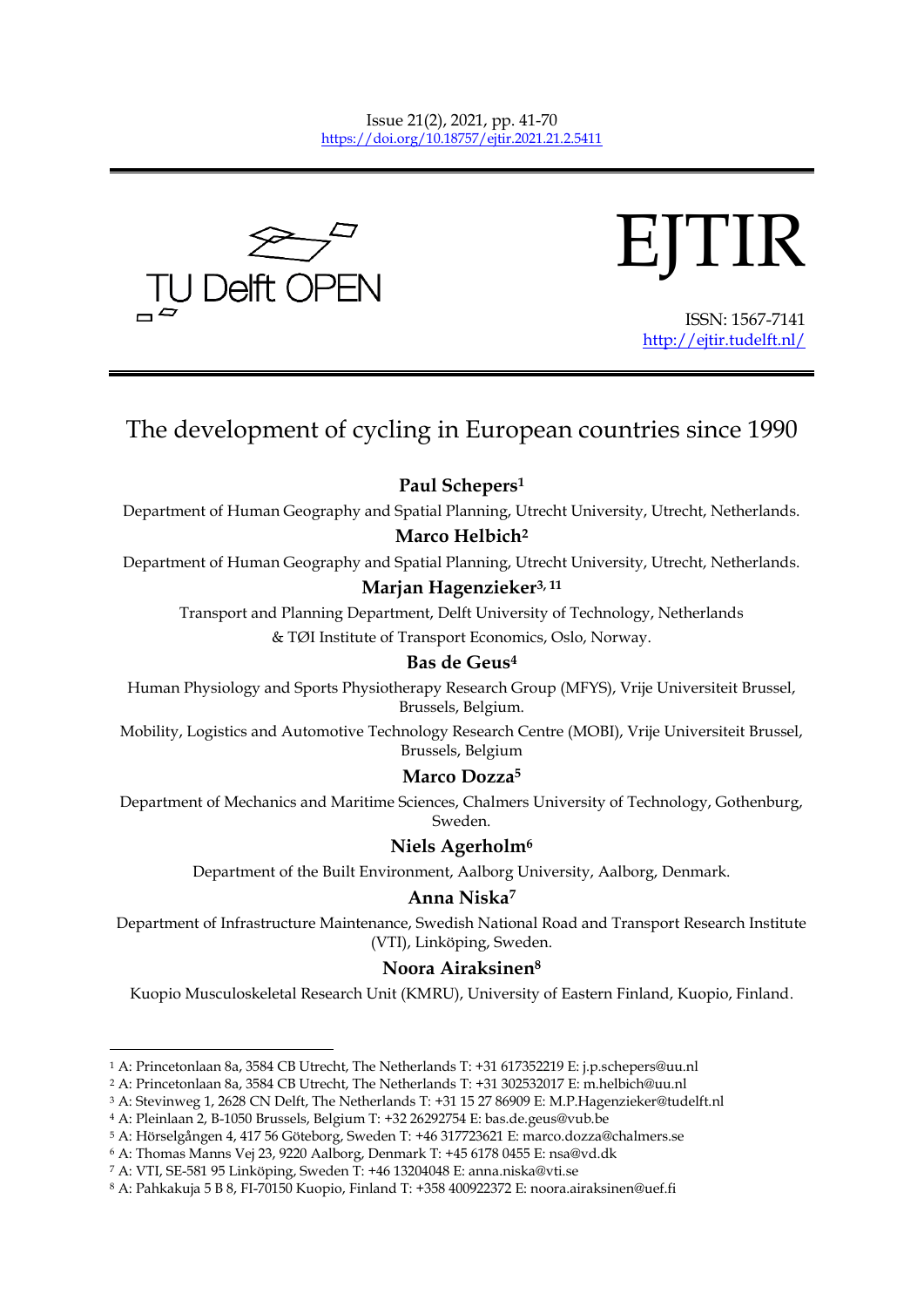**Francis Papon<sup>9</sup>** AME-DEST, Univ Gustave Eiffel, IFSTTAR, F-77447 Marne-la-Vallée, France. **Regine Gerike<sup>10</sup>** Technische Universität Dresden, Dresden, Germany.

> **Torkel Bjørnskau<sup>11</sup>** TØI Institute of Transport Economics, Oslo, Norway.

**Rachel Aldred<sup>12</sup>** University of Westminster, London, United Kingdom.

High pre-World-War-2 modal shares of cycling in European countries sharply decreased during the post-war decades. In the 1990s, European governments introduced policies to increase bicycle use. However, a database or longitudinal study on the development of bicycle use in European countries is lacking. The goal of this paper is to examine to what degree the amount of cycling has increased over the past decades, also in the context of potentially competing modes. Distances travelled per capita according to National Travel Surveys have been collected and were aggregated to seven 4-year periods between 1990 and 2017. Multilevel regression analyses on distance travelled per capita by bicycle, on foot, by public transport, and by passenger car were conducted for all countries. Additionally, analyses were conducted for which the 14 countries with data on bicycle use were divided in three groups categorised according to distance cycled per capita at the beginning of the study period. Distance cycled per capita per year ranged from some 30 km to 900 km. The results of all four regression analyses suggested that distance cycled per capita remained fairly constant over the past decades. Germany is an exception with some 150 km per capita more, in relative terms a 50% increase. Geographical variation in development is evidenced by a substantial increase of distance cycled per inhabitant in the capital cities of the countries included in the study. The outcomes suggest distance travelled on foot and by public transport (bus, tram, and metro) also remained fairly constant while the distance travelled by car increased by about 10% during the study period. We did not find indications that cycling substitutes travel on foot, by public transport or by car.

*Keywords: bicycle use, active transport, sustainable transport, National Travel Survey, Europe.*

# **1. Introduction**

High pre-World War II modal shares of cycling in European countries sharply decreased during the post-war decades, mainly due to mass motorisation and, in some countries, as a result of removing bicycle infrastructure (Stadt Wien, 2020; De la Bruhèze and Veraart, 1999b). The joint 1995 ECMT and OECD publication 'Urban Travel and Sustainable Development' noted that there had been a shift from walking and cycling to motorised modes across European countries (OECD/ECMT, 1995). The publication describes the emergence of more car-dependent lifestyles and increased trip length as activities had become more dispersed due to suburbanisation of the population and relocation of jobs, shops and services to the periphery.

During the 1970s, governments became increasingly concerned about the problems of mass motorisation such as road crashes, congestion, air and noise pollution, and sedentary lifestyles

<sup>-</sup><sup>9</sup> A: 5 Boulevard Descartes, Cité Descartes, Champs-sur-Marne, 77454 Marne-la-Vallée Cedex 2, France T: +33 181668606 E: francis.papon@ifsttar.fr

<sup>10</sup> A: Hettnerstraße 1, 01069 Dresden, Germany T: +49 351 463 36501, E: regine.gerike@tu-dresden.de

<sup>11</sup> A: Gaustadalléen 21, 0349 Oslo, Norway T: +47 9115 2549, E: tbj@toi.no

<sup>12</sup> A: 35 Marylebone Road, London, Great Britain, United Kingdom T: +44 2079115000, E:

r.aldred@westminster.ac.uk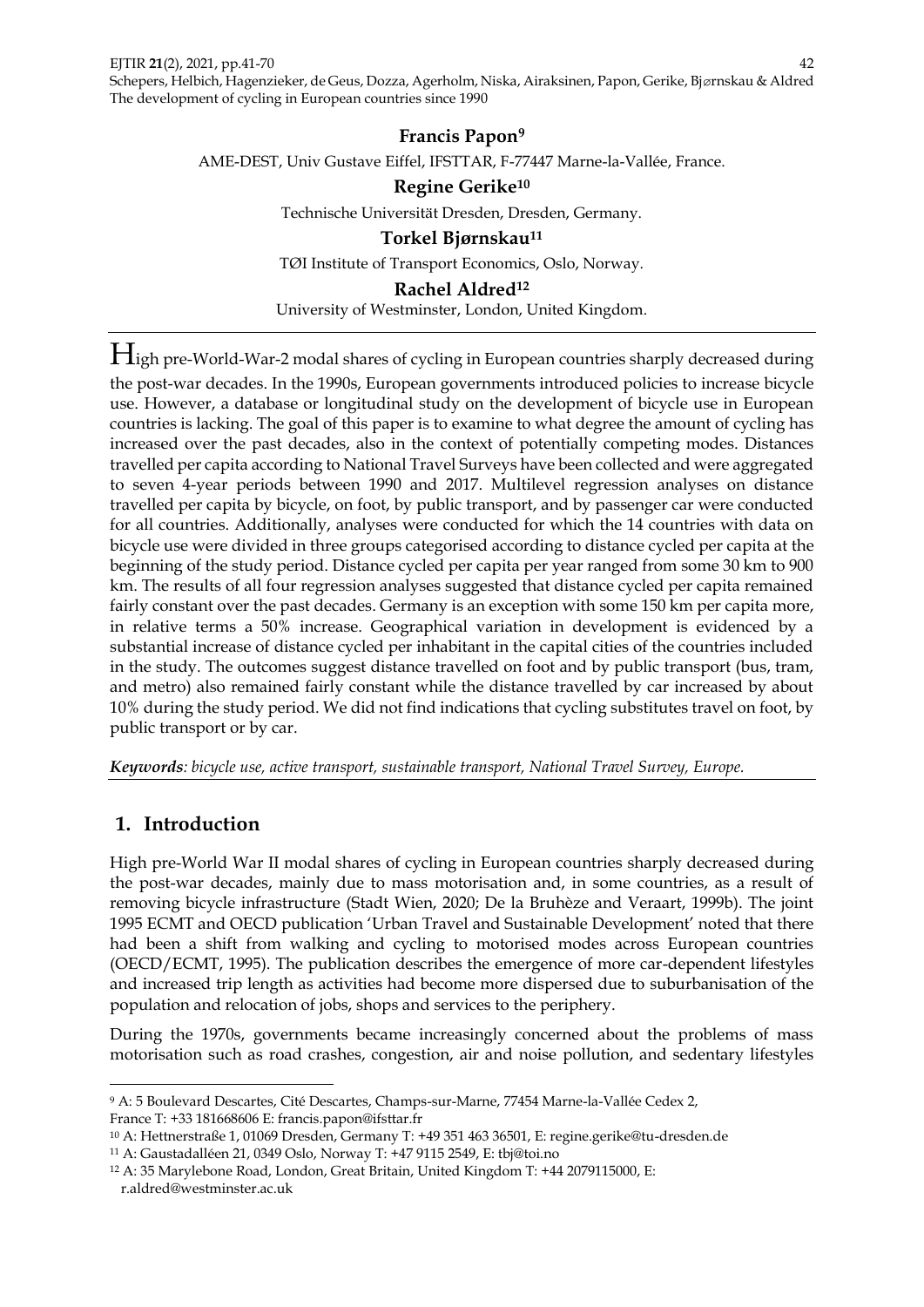(Hydén et al., 1999; De la Bruhèze and Veraart, 1999a). To reduce those problems, policy makers started to aim for substitution of short car trips by non-motorised modes. The European Commission embraced the goal of promoting cycling when broadening its agenda to urban transport in the 1990s (European Commission, 1997, 1998) and commissioned European projects such as WALCYING and ADONIS to develop knowledge to inform policies at the country and city-level (Goodman & Tolley, 2003; OECD/ECMT, 2003). Some governments set explicit goals. For example, the 1990 Dutch Masterplan Bicycle aimed for 30% more bicycle kilometres by 2010 compared to 1995 (Ministry of Infrastructure and the Environment, 1998) while new Dutch policy aims for 20% more by 2027 compared to 2017 (Tour de Force, 2020). Similarly, local governments formulated ambitious goals, for instance raising bicycle modal share by 50% in 1998-2010 for Berlin (Stadt Berlin, 2004), 100% in 2000-2010 for Vienna (Stadt Wien, 1999), and 18% in 2000-2012 for commuting trips in Copenhagen (City of Copenhagen, 2002).

Previous studies have compared the amount of cycling between European countries for a specific period after around 2000 (e.g. Castro et al., 2018; Van Hout, 2007), while others have described the trend within a specific or small group of countries (e.g. Andersen et al., 2018; Banister, 2018; Harms et al., 2014; Scheiner, 2010). While a large country such as the US has the advantage of a National Travel Survey (NTS) covering all states (Buehler et al., 2020; Pucher et al., 2011), the EU does not have an NTS covering all member states, only efforts to harmonize mobility survey data (e.g. the COST project SHANTI, see Armoogum et al., 2014 and Eurostat, 2019). Due to the lack of official harmonised (longitudinal) statistics covering all member states, a description of the development of cycling at the European level is missing.

Although determining the effectiveness of policies is beyond the scope of this paper, this raises the question of whether the packages of policy efforts at national and at municipal levels to encourage cycling were successful at the aggregate national level and to what degree there are geographical variations between and within countries. Policy approaches may differ between national and local governments, and within each nation. Cities may develop cycle infrastructure networks, cycle parking facilities, and local campaigns while national governments are more likely to be responsible for developing guidelines for infrastructure, providing funding, and setting traffic rules such as regarding minimum overtaking distances and liability in the event of crashes. The lack of longitudinal data hampers studies to evaluate such policies. Longitudinal data on cycling are similarly important for other types of research in the field of transport such as road safety (see e.g. Bhatia and Wier, 2011; Aldred et al., 2019a). Before longitudinal studies with cross-country data can be carried out, data sets have to be collected and combined.

To address this longitudinal data gap, this paper sets out to describe trends in bicycle use in European countries from the 1990s and onward. In order to put the trends into perspective, we carried out two analyses in addition to the analysis of bicycle use per country. Firstly, to examine geographical variations we studied the trend of bicycle use in capitals to compare the development between countries as a whole and their large cities. Secondly, to explore the extent to which changes in cycling are associated with change in walking, public transport (bus, tram, and metro) or car use, we examined trends for the latter three modes. This question is important from a public health perspective. With distance held constant, a shift from driving to cycling would improve public health (Mueller et al., 2015). Conversely, a shift from walking to cycling may have health disbenefits due to reduced physical activity per distance travelled (Kelly et al., 2014; De Hartog et al., 2010), although if pedestrians take up cycling they may experience accessibility benefits. Other travel modes were beyond the scope of this study.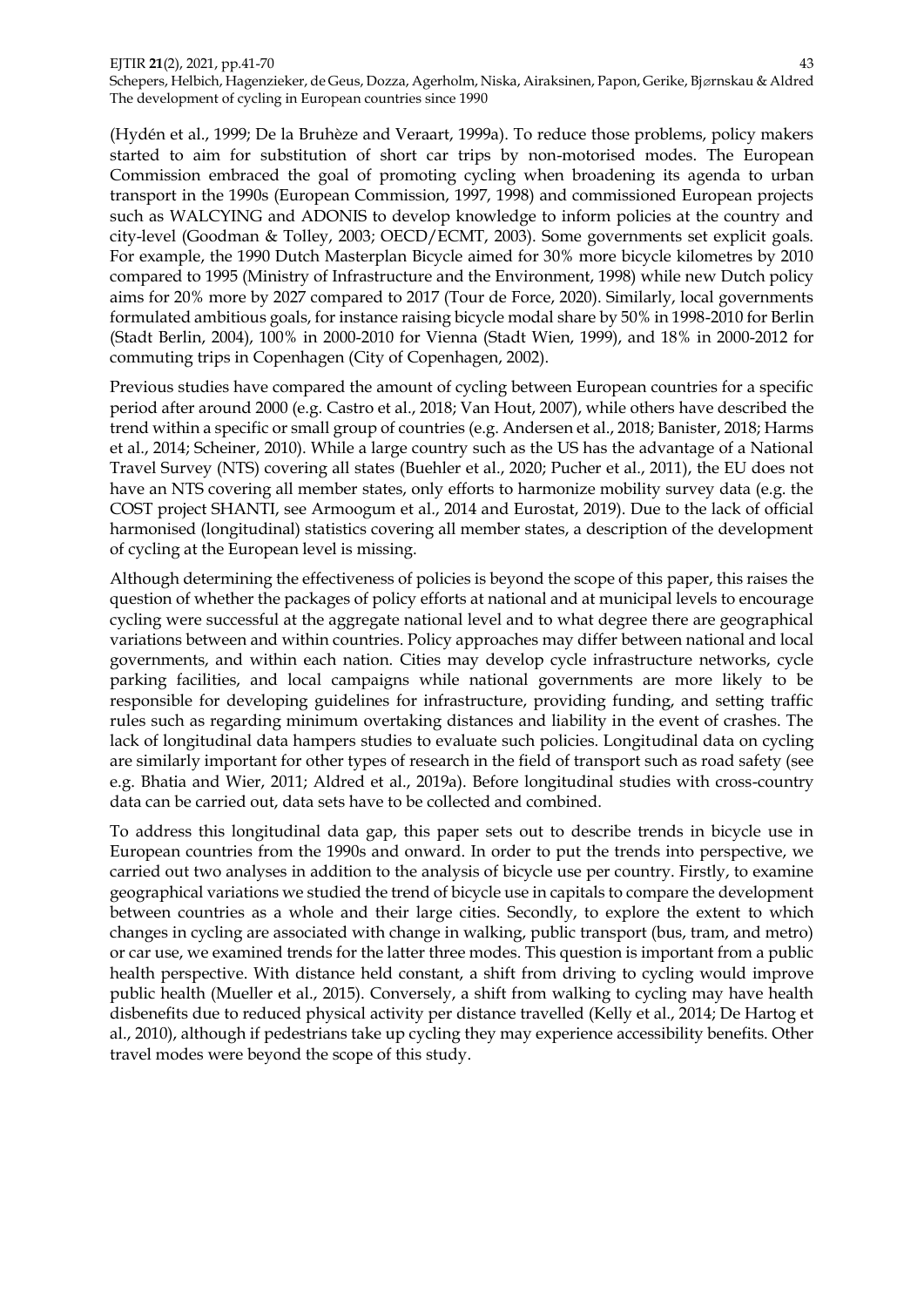# **2. Research on the development of bicycle use**

Studying travel trends at the national level, such as distance travelled by transport modes, has been one of the objectives for setting up National Travel Surveys along with informing traffic models (Wilson, 2003). National Travel Surveys have a long tradition and were regularly conducted in many European countries during recent decades (Armoogum et al., 2014). An NTS collects data on households, persons, trips, and sometimes trip stages and activities. The survey is typically carried out with a diary of one or more days. Trip characteristics are reported about the start and end location, start and end time, mode of travel, purpose of travel or activities undertaken, etc. (Armoogum et al., 2014; Hubrich et al., 2018; Stopher & Greaves, 2007).

Studying the long-term development of cycling beyond timescales longer than about three decades is hampered by the limited availability of systematically repeated country wide travel surveys in most countries. Researchers have used alternative data to study travel behaviour over a longer time period. For instance, De la Bruhèze and Veraart (1999a) combined traffic countings, and, if available, city-level travel surveys for the estimations shown in the left panel of Figure 1 in which walking was excluded. The assumptions needed to combine these sources to estimate the modal share raise the level of uncertainty. It is difficult to reliably aggregate these city level estimates to the level of countries. Another alternative is the use of biographical surveys in which respondents were asked about travel in their childhood and their parents' commuting behaviour (Papon, 2014). This method has been applied in a few countries such as Britain and France (Figure 1 right panel). While this method allows detecting large changes, its reliability is hampered by recall bias and studies often focused only on main mode commuting.

Overall, Figure 1 shows a strong decrease in cycling in the decades after World War II. Changes in the amount of cycling have become smaller during past decades which makes it more difficult to detect these changes using methods such as biographical surveys. Some larger cities have useful time series of reliable traffic count data to describe the development of cycling (Papon, 2014; Steinmeyer & Herrmann-Fiechtner, 2017), but these are difficult to extrapolate to the level of countries. Trends in larger cities such as those in the left panel of Figure 1 tend to differ from countries because circumstances for cycling are more favourable in cities and since cities may invest more in cycle infrastructure. For instance, Harms et al. (2014) showed that cycling over the past decades increased in highly urbanised Dutch areas while the country's total amount of cycling remained constant. Systematic country-wide travel surveys are needed to describe the development of cycling during the past decades. Technologies such as mobile phones equipped with Global Positioning System offer new possibilities to track people accurately in the future but are not yet longitudinally available to examine trends (Stopher and Greaves 2007, Bonnel and Munizaga 2018).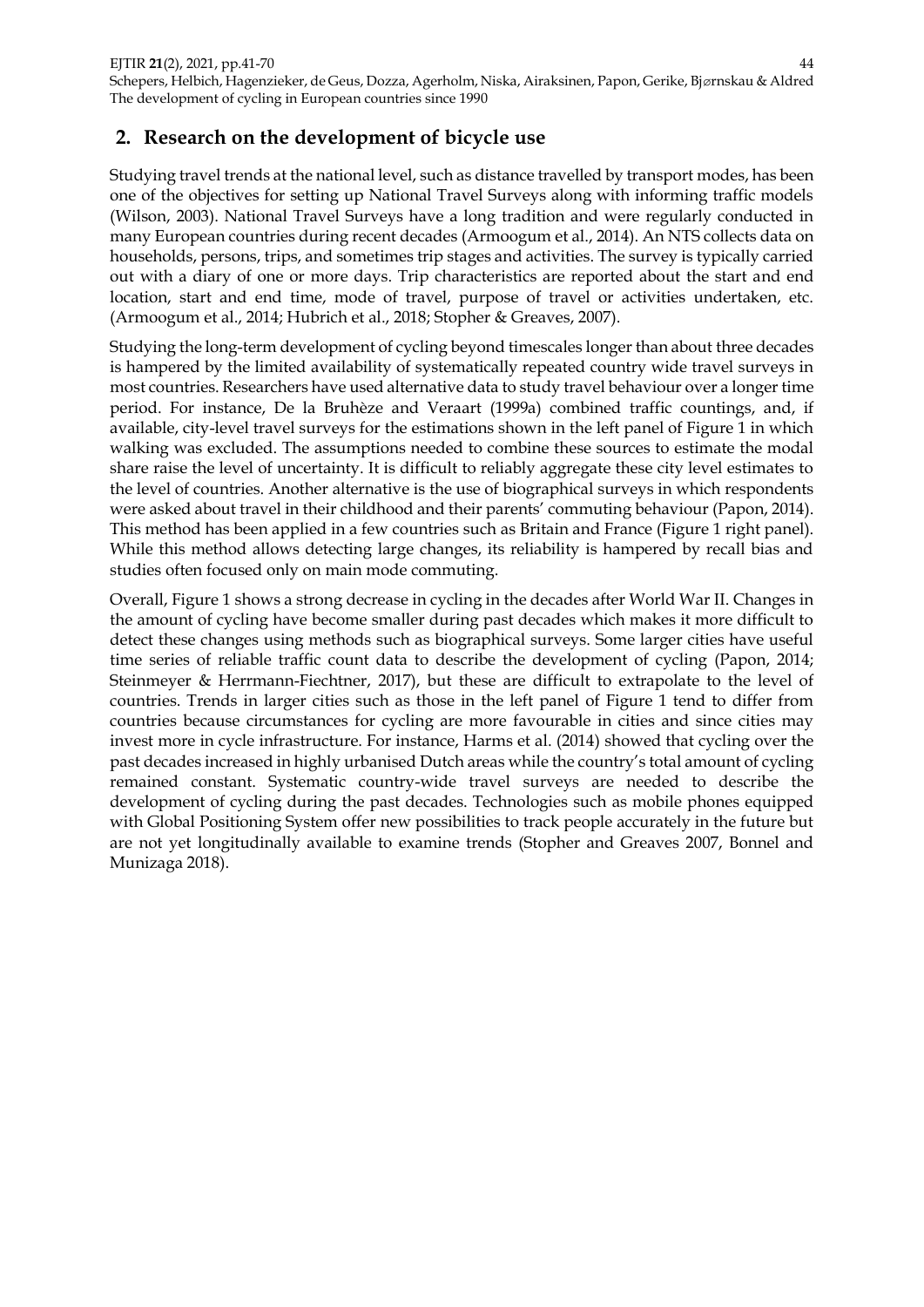

*Figure 1. Modal share of cycling: in the left panel excluding walking in large European cities (De la Bruhèze & Veraart, 1999a); in the right panel including walking for commuting in Britain (Pooley & Turnbull, 2000, p. 13) and France (Papon, 2016, p. 13)*

## **3. Data and methods**

This study uses National Travel Surveys to examine the development of bicycle use, walking, public transport and car use since 1990 in European countries. We describe travel by distance per capita because distance is an important indicator for measuring travel activities and infrastructure load and also serves as an exposure measure for road safety statistics, i.e. to determine casualties per distance travelled (de Geus et al., 2012; Götschi et al., 2016). It is reported more frequently than travel time (Götschi et al., 2016; Hajnal & Miermans, 1996). If necessary, distance may be translated into time as the core indicator for physical activity (Kelly et al. 2014) based on assumptions on travel speed. Modal share is a less suitable indicator for our comparison as it depends on the use of other travel modes, so a similar share of cycling may represent different absolute amounts of cycling (distance and/or time). We also aim to provide a description of the development of cycling in the capitals of the countries included in this study as an indication of possible geographical variations. In contrast to distance travelled by bicycle, on foot, and by public transport, distance travelled by passenger cars is reported by IRTAD (International Traffic Safety Data and Analysis Group) in the Road Safety Database of the International Transport Forum (OECD/ITF, 2021). Distance travelled by all car occupants (drivers and passengers) is included, except for distance travelled by taxi. We took these data to describe the trend in travel by passenger cars in Section 4.5. As we use data by OECD/ITF (2021) only, we do not further describe travel by car in the remainder of Section 3.

#### *3.1 Data*

National Travel Surveys were included that distinguished cycling and walking as separate categories and covered all trip purposes to achieve a sufficiently comprehensive estimate. National Travel Surveys about commuting only or with a combined category of cycling and walking were excluded. Cross-sectional studies were used as a starting point to collect NTS data reported by statistical offices, transport departments, or national research institutes (Castro et al., 2018; Van Hout, 2007).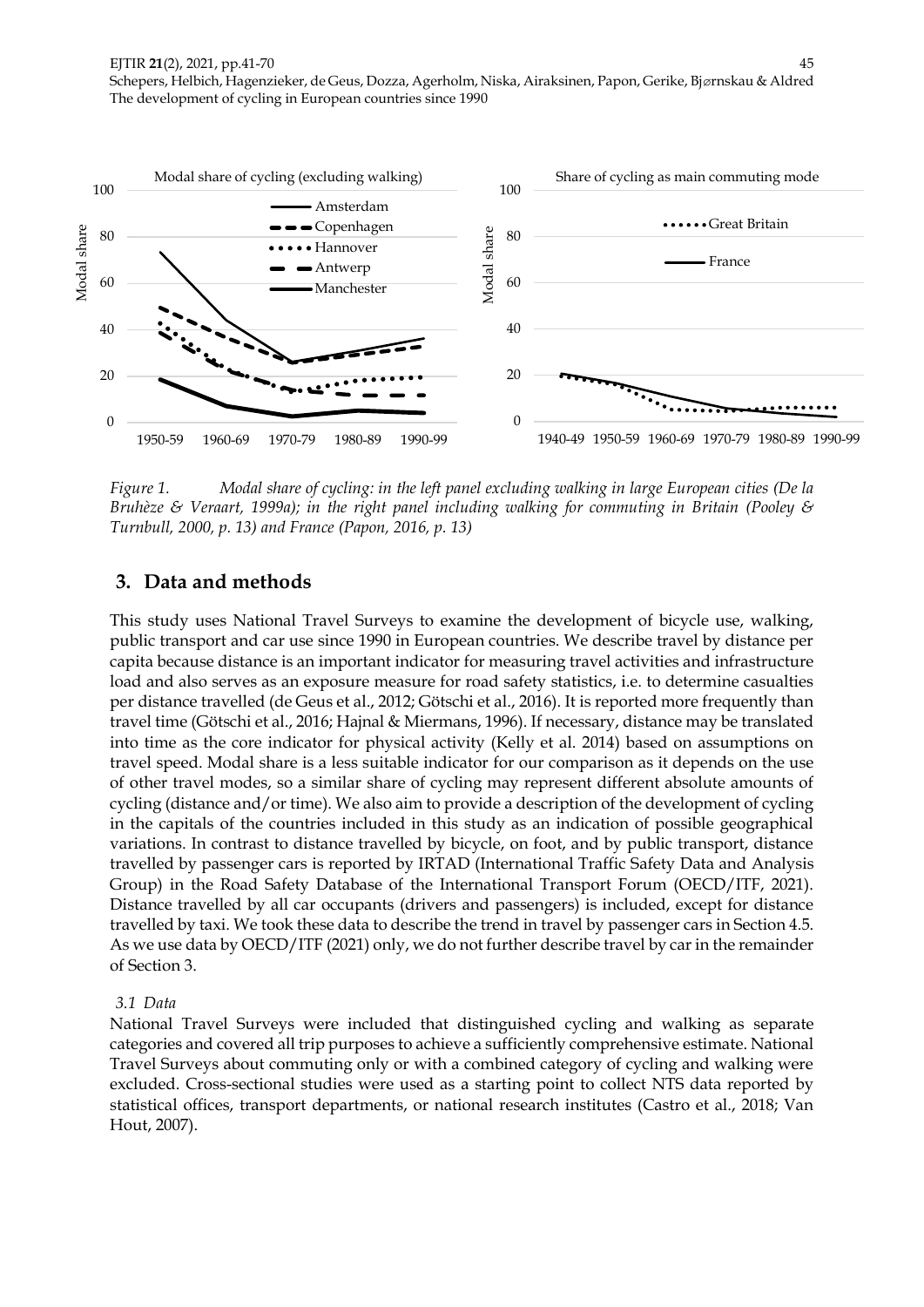Schepers, Helbich, Hagenzieker, de Geus, Dozza, Agerholm, Niska, Airaksinen, Papon, Gerike, Bjørnskau & Aldred The development of cycling in European countries since 1990

Table 1 summarises the data collection, references, and adjustments for each included country and capital (countries ranked from top to bottom according to distance cycled at the beginning of the study period). We report data as kilometres travelled per capita per year. If not reported in this format, we extrapolated daily distances to annual values (multiplying by 365) and country values to per capita values (distance travelled in the country divided by the number of inhabitants). For the latter, we took population data from the IRTAD database (OECD/ITF, 2021) or data from statistical offices in case population data were required for a specific age range. We took 1990 as the beginning of the study period as data for the 1980s were largely lacking across countries. However, distance travelled in 1990 in France was estimated by interpolating distance travelled in 1994 and 1982 (see Table 1). For Sweden, distance travelled in 1990 could have been estimated from an NTS performed in 1984/1985 but was excluded due to differences in method and a more restricted age range compared with the later Swedish National Travel Surveys. However, Tight et al. (1989), citing the 1984/1985 Swedish NTS, yielded a similar amount of cycling as our first estimate for 1994-1997. For Finland, distance travelled around 1990 could have been estimated from an NTS performed in 1992 but it was excluded. The age range changed and insufficient details were available to correct for this change. Moreover, the 1998/1999 NTS utilised telephone interviews while the 1992 NTS was a paper and pencil survey.

The following decisions were taken regarding the inclusion of study areas. Only Flanders, the northern part of Belgium housing 58% of the Belgian population, is included in the analyses of this study as its travel surveys cover a longer time period and yield more stable estimates of cycling. The figures for Belgium (Cornelis et al., 2011; Federale Overheidsdienst Mobiliteit en Vervoer, 2017). vary strongly between surveys while the changes are not in line with the Flemish figures based on a more frequently conducted travel survey, e.g. cycling would have remained fairly stable in Flanders –the area with the highest distance travelled by bicycle per capita– between 2009 and 2016 according to the Flemish travel survey while it would have doubled in Belgium in the same time period according to the Belgian travel survey. While Castro et al. (2018) combined the outcomes of the NTS from Northern Ireland and England to estimate the amount of travel for the UK, we decided to include both as separate study areas. Both National Travel Surveys are of sufficient quality, and these areas are physically separated. The data in some cases thus refers to regions but for ease of writing we use the term countries. BMVI (2020) reports distance travelled per mode since 1976 in Germany, but we took data since 1994 because of the reunion of Germany in 1990 and methodological changes in the models on which estimates before 1994 are based (see Scheiner, 2010).

We took distance cycled per capita in capitals based on five of the National Travel Surveys (see Table 1) and complemented these with information about four capitals reported in the Cross-City Comparison report of the Congestion Reduction in Europe-Advancing Transport Efficiency (CREATE) project (Wittwer & Gerike, 2018, p.64), i.e. CREATE, i.e. Berlin, Copenhagen, Paris, and Vienna. Similar to that report, we provide distance travelled per capita after 1990 for two periods as widely separated in time as possible. The second-largest Italian city, Milan, was included in the analysis because data from Rome was not available. As Switzerland does not have an official capital, we took data on cycling in the agglomeration of Zürich, the largest Swiss city. For capitals for which we did not have data on distance cycled per capita we sought data on numbers of cyclists recorded by loop detectors or other types of counters (see Table 1).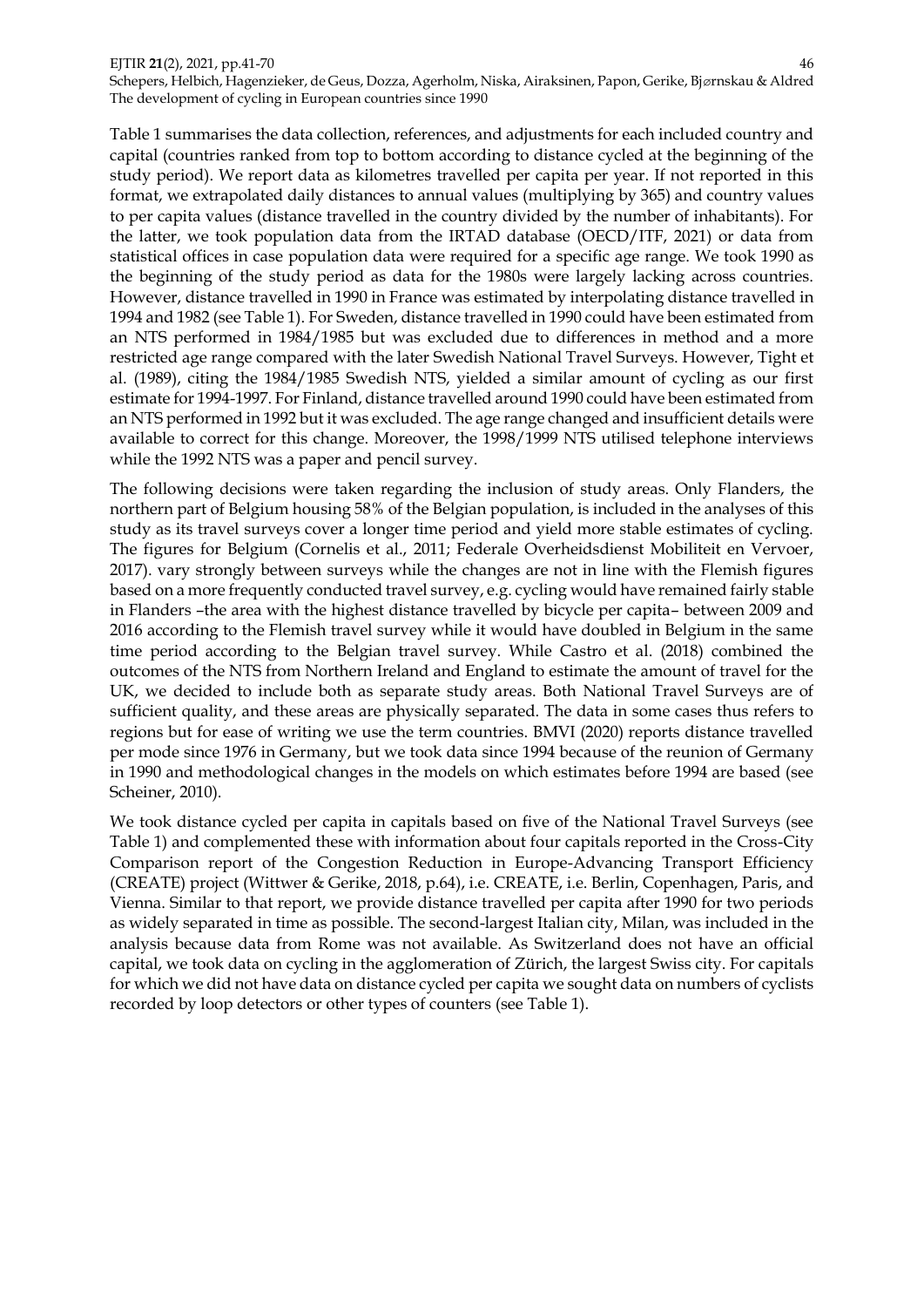## **Table 1. Data sources and calculations per country**

|                        |                                                                                                                                                                       |                 |                  | Nr. survey             |            | Age                 | Modes reported |
|------------------------|-----------------------------------------------------------------------------------------------------------------------------------------------------------------------|-----------------|------------------|------------------------|------------|---------------------|----------------|
|                        |                                                                                                                                                                       | Frequency       | Respon-          | days (in               | Type of    | range               | as main/stage- |
| Country<br>Netherlands | Remarks and adjustments<br>Total distance travelled (SWOV, 2018) was divided by population (OECD/ITF,                                                                 | Annual          | dents<br>2017:37 | diary)<br>$\mathbf{1}$ | day<br>All | (years)<br>$0 - 99$ | mode           |
| (NL)                   | 2021). The age range was 12+ for the 1990-1993 travel surveys while it included all                                                                                   |                 |                  |                        |            |                     | All stages     |
|                        | ages for subsequent surveys. SWOV (2019) provided distance extrapolated by                                                                                            |                 |                  |                        |            |                     |                |
|                        | Statistics Netherlands to all ages using the 1994-1995 surveys and population. Raw                                                                                    |                 |                  |                        |            |                     |                |
|                        | NTS data were analysed to estimate distance cycled per capita in Amsterdam. The                                                                                       |                 |                  |                        |            |                     |                |
|                        | Dutch NTS switched from a household-based to a person-based survey in 2010                                                                                            |                 |                  |                        |            |                     |                |
|                        | (Statistics Netherlands) resulting in 25% more distance walked (estimated by                                                                                          |                 |                  |                        |            |                     |                |
|                        | dividing walking km in 2010-2012 by 2007-2009) after years of being almost                                                                                            |                 |                  |                        |            |                     |                |
|                        | constant. Distance walked up to 2009 was raised by 25%. Distance travelled by                                                                                         |                 |                  |                        |            |                     |                |
|                        | other travel modes was hardly affected by the change.                                                                                                                 |                 |                  |                        |            |                     |                |
| Denmark                | Total distance cycled up to 2009 (Danish Road Directorate, 2019) was divided by Annual                                                                                |                 | 2014: 10         | 1                      | All        | 10-84               | All stages     |
| (DK)                   | population between 10 and 84 years (Statistics Denmark, 2019). Distance travelled                                                                                     |                 |                  |                        |            |                     |                |
|                        | per mode since 2010 was estimated by multiplying the modal share of distance per                                                                                      |                 |                  |                        |            |                     |                |
|                        | mode (Christiansen & Baescu, 2020, p. 8) by total distance travelled by all transport                                                                                 |                 |                  |                        |            |                     |                |
|                        | modes (Danish Road Directorate, 2019).                                                                                                                                |                 |                  |                        |            |                     |                |
| Belgium,               | Total distance travelled per day was multiplied by the share of the distance                                                                                          | Variable;       | 2017:2           | $\mathbf{1}$           | All        | $6+$                | Main modes     |
| Flanders (BE           | travelled per travel mode (Hajnal & Miermans, 1996, p. 63-64; Zwerts & Nuyts,                                                                                         | annually in     |                  |                        |            |                     |                |
| FL)                    | 2004, p. 134; Janssens et al, 2020, p. 44, 84). Bicycle and moped km were combined<br>in the results of the 1994 survey. The share of bicycle km in the 2000 and 2008 | recent<br>years |                  |                        |            |                     |                |
|                        | surveys were used to split the 1994 figures (92% of the total by bike) Numbers of                                                                                     |                 |                  |                        |            |                     |                |
|                        | cyclists counted at 15 locations were taken from Kesteloot, Verstraeten, and                                                                                          |                 |                  |                        |            |                     |                |
|                        | Himbert (2018, p. 10).                                                                                                                                                |                 |                  |                        |            |                     |                |
| Switzerland            | Distance travelled per travel mode per person per day were multiplied by 365 (BFS, 5 years                                                                            |                 | 2015:57          | 1                      | All        | $6+$                | All stages     |
| (CH)                   | 2017, p. 34, 36). For Zürich, the share of daily travel distance by bicycle was                                                                                       |                 |                  |                        |            |                     |                |
|                        | multiplied by total daily travel distance and by 365 (Hofer, 2015, p. 3; Hofer, 2017,                                                                                 |                 |                  |                        |            |                     |                |
|                        | p. 6, 14).                                                                                                                                                            |                 |                  |                        |            |                     |                |
| Finland (FI)           | Distance travelled per person per day per mode (Finnish Transport Agency, 2018,                                                                                       | 6 years         | 2016: 31         | 1                      | All        | $6+$                | Main modes     |
|                        | p. 15; Finnish Transport Agency, 2012, p. 19) were multiplied by 365. The 2016                                                                                        |                 |                  |                        |            |                     |                |
|                        | Finish NTS was restricted to domestic trips. Distance travelled in 2010 was reported                                                                                  |                 |                  |                        |            |                     |                |
|                        | both for all trips (Finnish Transport Agency, 2012, p. 19) and for domestic trips                                                                                     |                 |                  |                        |            |                     |                |
|                        | (Finnish Transport Agency, 2018, p. 15). Comparison of these figures yielded a                                                                                        |                 |                  |                        |            |                     |                |
|                        | factor of 1.00 for cycling, 1.04 for walking and 1.08 for bus, tram, and metro to raise                                                                               |                 |                  |                        |            |                     |                |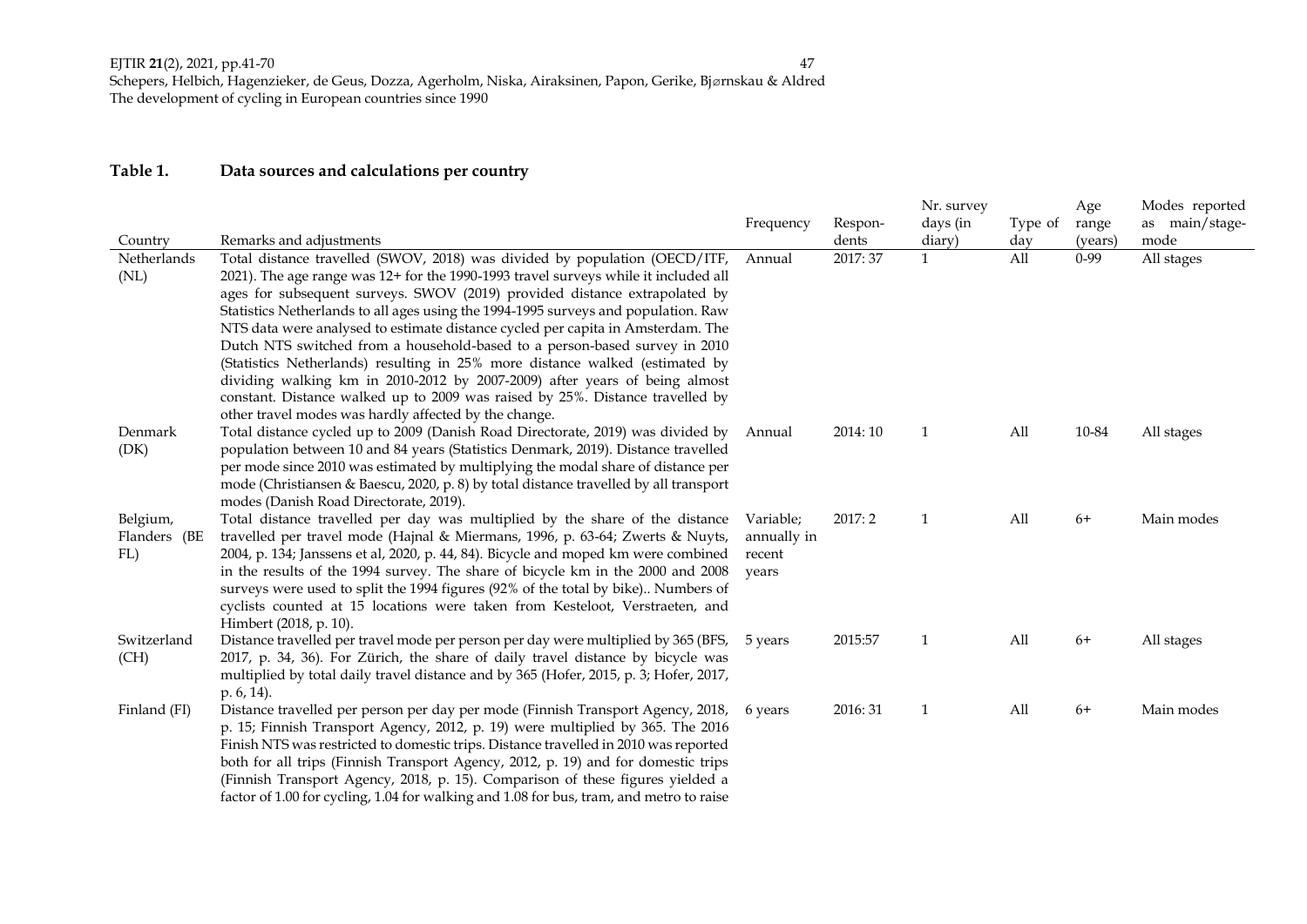Schepers, Helbich, Hagenzieker, de Geus, Dozza, Agerholm, Niska, Airaksinen, Papon, Gerike, Bjørnskau & Aldred The development of cycling in European countries since 1990

> the 2016 estimates to represent all trips. Numbers of cyclists counted at the border of the Helsinki peninsula on a weekday in June in 1997–2016 were taken from City of Helsinki (2018, p.11).<br>Total distance travelled i

| Germany      | Total distance travelled per mode (BMVI, 2003, p. 224; BMVI, 2011, p. 224; BMVI,                                                                                         | MOP:                  | MOP2016:      | MOP: 7         | MOP:        | MOP:          | Main modes |
|--------------|--------------------------------------------------------------------------------------------------------------------------------------------------------------------------|-----------------------|---------------|----------------|-------------|---------------|------------|
| (DE)         | 2014, p. 224; 2016, p. 224; 2017, p. 224; 2018, p. 224; 2020, p. 224) was divided by<br>population (OECD/ITF, 2021). BMVI (2017, see p. 212-214) combines an annual      | annually<br>$MiD:6-9$ | 4<br>MiD2016: | MiD:1          | All<br>MiD: | $10+$<br>MiD: |            |
|              | mobility panel (Deutsches Mobilitätspanel, MOP) since 1996 and a travel survey                                                                                           | years                 | 60            |                | All         | all ages      |            |
|              | (Mobilität in Deutschland, MiD) since 2002. The development reported by BMVI is                                                                                          |                       |               |                |             |               |            |
|              | in line with both sources (see for comparison for instance BMVI, 2019, p. 19; KIT,                                                                                       |                       |               |                |             |               |            |
|              | 2011, p. 46; 2018, p. 85).                                                                                                                                               |                       |               |                |             |               |            |
| Sweden (SE)  | Total distance cycled and walked between 1995 and 2014 (Trafikanalys, 2015, p. 12)                                                                                       | Variable;             | 2016:4        | 1              | All         | 6-84          | All stages |
|              | was divided by population between 10 and 84 years (Statistics Sweden, 2019). For                                                                                         | annual in             |               |                |             |               |            |
|              | 2014 up to 2016, distance cycled per person per day was taken from Trafikverket                                                                                          | recent                |               |                |             |               |            |
|              | (2017, p. 8). Total distance travelled by bus was taken from Statistics Sweden (2021)                                                                                    | vears                 |               |                |             |               |            |
|              | and divided by total population. Numbers of cyclists counted at 14 locations in the                                                                                      |                       |               |                |             |               |            |
|              | city centre (Innerstaden) were downloaded from Stockholms Stad (2020).                                                                                                   |                       |               |                |             |               |            |
| Norway       | Distance cycled and walked per person per day in different age/gender groups                                                                                             | Varies                | 2013:60       | $\mathbf{1}$   | All         | Cycle &       | All stages |
| (NO)         | $(13 + \text{ years})$ was multiplied by 365 days and the population in the age/gender                                                                                   |                       |               |                |             | walk:         |            |
|              | groups. The sum of all age/gender groups (total personkm) was divided by total                                                                                           |                       |               |                |             | $13+$         |            |
|              | population to obtain the average distance cycled per capita for Norway (all years)                                                                                       |                       |               |                |             | Bus,          |            |
|              | and for Oslo in 2013-17 (Bjørnskau, 1988, 1993, 2000, 2003, 2008, 2011, 2015, 2020).<br>Cycling and walking per capita for Oslo for 1990-94 was estimated by multiplying |                       |               |                |             | tram,         |            |
|              | the average number of cycle trips per person by the average trip length (Hjorthol,                                                                                       |                       |               |                |             | metro:<br>All |            |
|              | 1999, p. 35). Personkm by bus, tram and metro is taken from Farstad et al. (2020, p.                                                                                     |                       |               |                |             |               |            |
|              | 35). Population figures are taken from Statistics Norway (2021).                                                                                                         |                       |               |                |             |               |            |
| Ireland (IE) | Using the results of the 2009, 2012, 2013, 2014, and 2016 National Travel Surveys,                                                                                       | Varies                | 2016: 11      | $\mathbf{1}$   | All         | $18+$         | Main modes |
|              | distance travelled was estimated by multiplying modal share, an assumed total 3                                                                                          |                       |               |                |             |               |            |
|              | trips per person per day (see Castro et al., 2018), and average trip distance per mode                                                                                   |                       |               |                |             |               |            |
|              | (CSO, 2011, p. 8-9; 2015, 2017). Numbers of cyclists counted at 33 locations in the                                                                                      |                       |               |                |             |               |            |
|              | city centre of Dublin (at the 'Canal Cordon') were downloaded from Data.gov.ie                                                                                           |                       |               |                |             |               |            |
|              | (2020).                                                                                                                                                                  |                       |               |                |             |               |            |
| Austria (AU) | Total distance travelled per mode (BMVIT, 2016, p. IV) was divided by population                                                                                         | 18 years              | 2013:38       | $\overline{2}$ | Work-       | $6+$          | Main modes |
|              | (OECD/ITF, 2021).                                                                                                                                                        |                       |               |                | days        |               |            |
| Italy (IT)   | The percentage of mobile people (respondents in the sample reporting journeys)                                                                                           | Annual                | 2015:8        | 5              | Work-       | 14-80         | Main modes |
|              | was multiplied by the average number of journeys per mobile person per day,                                                                                              |                       |               |                | days        |               |            |
|              | modal share, and the average length of trips per mode (ISFORT, 2015, p. 3-4, 6, 10,                                                                                      |                       |               |                |             |               |            |
|              | 14). The number of cyclists counted along an 11-km long route through Milan was                                                                                          |                       |               |                |             |               |            |
|              | taken from Polinomia (2019, p. 3).                                                                                                                                       |                       |               |                |             |               |            |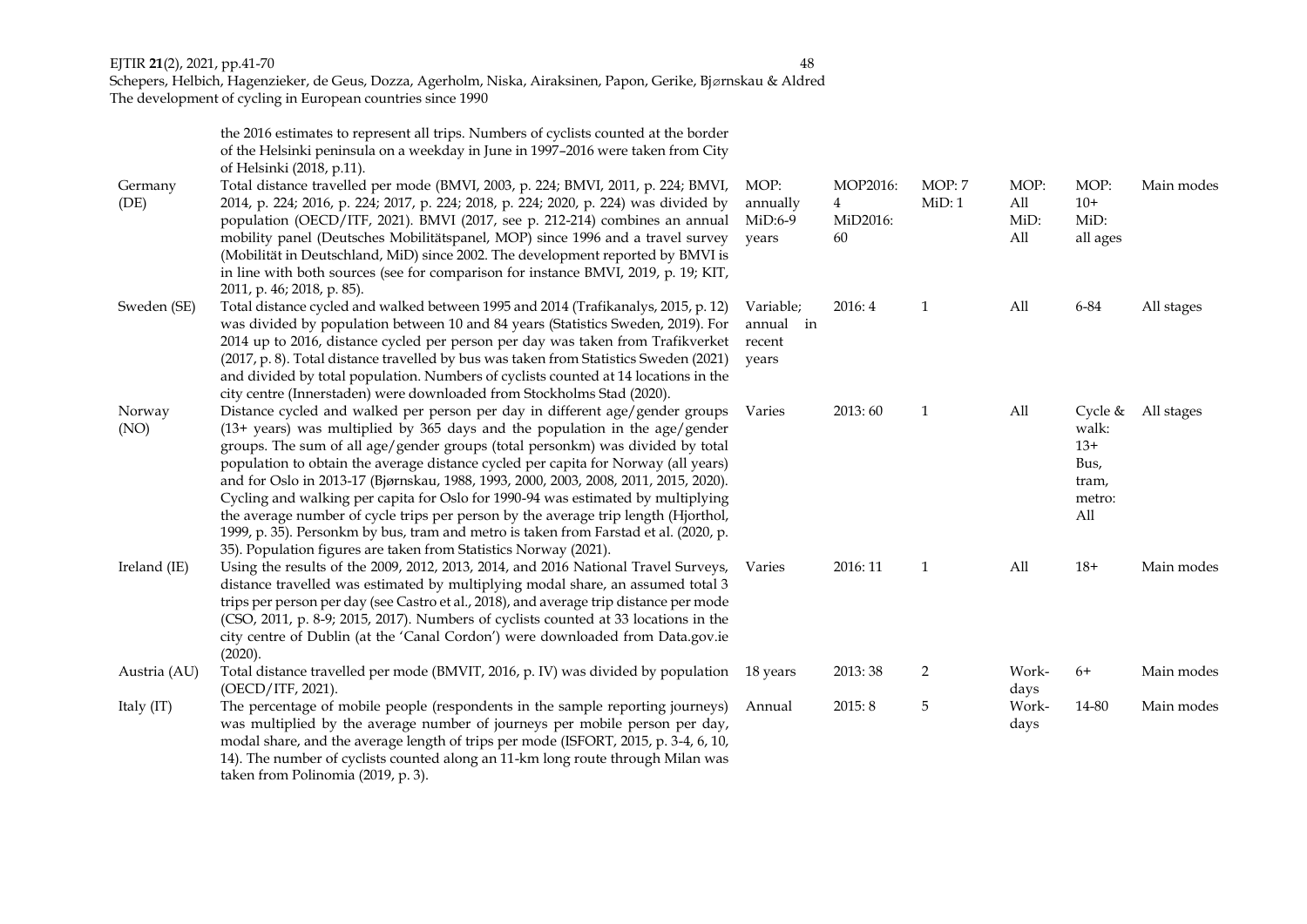Schepers, Helbich, Hagenzieker, de Geus, Dozza, Agerholm, Niska, Airaksinen, Papon, Gerike, Bjørnskau & Aldred The development of cycling in European countries since 1990

| United<br>Kingdom,  | Average distance travelled per mode per year was taken from Department for<br>Transport (2012, p. 27) for 1995-2000 and Department for Transport (2018, Table                                                                                                                                                                                                                                                                                                                                                                                                                                                                                                                                                                                                                                                  | Annual   | 2017:15                         |                | All | $0-99$   | Main modes |
|---------------------|----------------------------------------------------------------------------------------------------------------------------------------------------------------------------------------------------------------------------------------------------------------------------------------------------------------------------------------------------------------------------------------------------------------------------------------------------------------------------------------------------------------------------------------------------------------------------------------------------------------------------------------------------------------------------------------------------------------------------------------------------------------------------------------------------------------|----------|---------------------------------|----------------|-----|----------|------------|
| England (UK<br>ENG) | NTS0303) for 2002-2017 and converted to km per year.                                                                                                                                                                                                                                                                                                                                                                                                                                                                                                                                                                                                                                                                                                                                                           |          |                                 |                |     |          |            |
| France (FR)         | Average distance travelled by bicycle and on foot per year based on the French<br>travel survey was taken from Papon (2016, p. 13). Distance cycled and walked in<br>1990 were estimated by interpolating distance cycled in 1994 and 1982.                                                                                                                                                                                                                                                                                                                                                                                                                                                                                                                                                                    | Variable | 19<br>2008:<br>(household<br>S) | -2             | All | 6+       | All stages |
| United              | Average distance travelled per mode per year were taken from Department for Annual                                                                                                                                                                                                                                                                                                                                                                                                                                                                                                                                                                                                                                                                                                                             |          | 2015-2017:                      | $\overline{7}$ | All | $0 - 99$ | All stages |
| Kingdom,            | Infrastructure (2020) and converted to km per year.                                                                                                                                                                                                                                                                                                                                                                                                                                                                                                                                                                                                                                                                                                                                                            |          |                                 |                |     |          |            |
| Northern            |                                                                                                                                                                                                                                                                                                                                                                                                                                                                                                                                                                                                                                                                                                                                                                                                                |          |                                 |                |     |          |            |
| Ireland (UK<br>NIR) |                                                                                                                                                                                                                                                                                                                                                                                                                                                                                                                                                                                                                                                                                                                                                                                                                |          |                                 |                |     |          |            |
| Netherlands<br>(NL) | Total distance travelled (SWOV, 2018) was divided by population (OECD/ITF,<br>2021). The age range was 12+ for the 1990-1993 travel surveys while it included all<br>ages for subsequent surveys. SWOV (2019) provided distance extrapolated by<br>Statistics Netherlands to all ages using the 1994-1995 surveys and population. Raw<br>NTS data were analysed to estimate distance cycled per capita in Amsterdam. The<br>Dutch NTS switched from a household-based to a person-based survey in 2010<br>(Statistics Netherlands) resulting in 25% more distance walked (estimated by<br>dividing walking km in 2010-2012 by 2007-2009) after years of being almost<br>constant. Distance walked up to 2009 was raised by 25%. Distance travelled by<br>other travel modes was hardly affected by the change. | Annual   | 2017: 37                        |                | All | $0 - 99$ | All stages |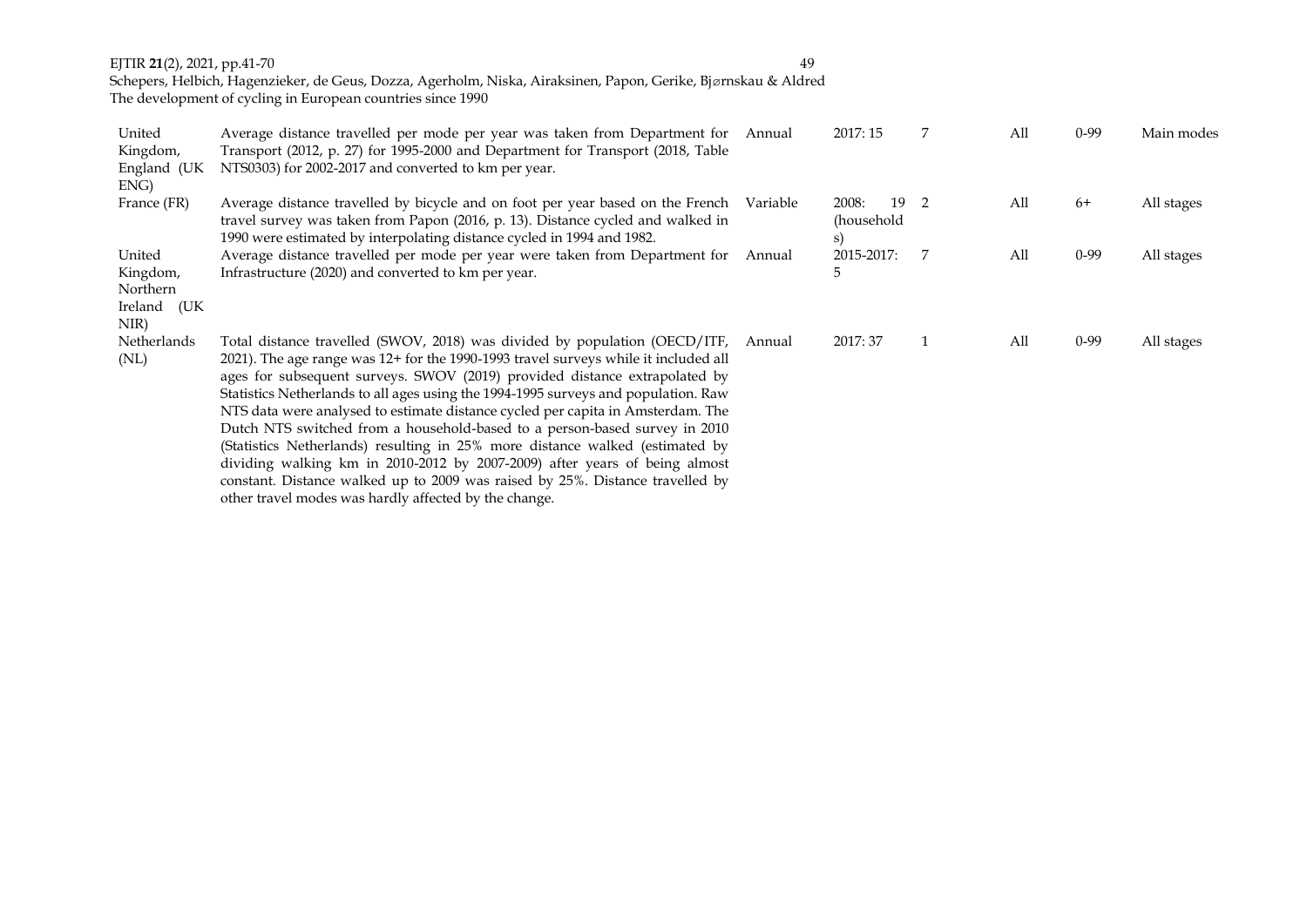Schepers, Helbich, Hagenzieker, de Geus, Dozza, Agerholm, Niska, Airaksinen, Papon, Gerike, Bjørnskau & Aldred The development of cycling in European countries since 1990

### *3.2 Issues regarding data quality*

Table 1 includes a number of columns with characteristics of National Travel Surveys to illustrate differences between countries. We did not adjust for differences between National Travel Surveys conducted in different countries, because a comparison of countries was not the main goal of this study. For instance, we did not correct for different age ranges in National Travel Surveys of different countries. Given the longitudinal nature of our study, we did adjust for changes in surveys of a country over time or excluded measurements where we had insufficient data to adjust for the changes. The adjustments are described in Table 1, column titled remarks and adjustments.

The size of National Travel Surveys can be described by frequency with which it is conducted and sample size. The sample size varies but for some areas such as Flanders and Northern Ireland, a low sample size is compensated by a high frequency. Nevertheless, National Travel Surveys with smaller sample sizes tend to exhibit greater (random) variations.

Most of National Travel Surveys employ one-day travel surveys while a minority apply a diary for 2, 5 or 7 days. Aggregate statistics can generally be produced in a comparable manner with oneday and multi-day National Travel Surveys, although the latter may increase the respondent burden and related survey dropout as well as recall issues if respondents fill in diaries on the last of several reporting days (Armoogum et al., 2014).

The adjustments for changes in surveys of countries over time provide some insight into how large other biases may be if such changes would go undetected. We describe examples of the impact on the estimated distance cycled per capita. Almost all National Travel Surveys concern all weekdays except two in which respondents were asked about workdays. The last two French National Travel Surveys suggest the distance cycled per day over the whole week is some 7% longer than the distance cycled during workdays. Most National Travel Surveys cover all or almost all ages, for instance people of 6 years and older. A few surveys exclude younger people up to 18 years. Based on the Dutch NTS we estimate that those over 18 years of age travel some 9% longer distance by bicycle than the average among all age groups. The National Travel Surveys are about evenly distributed between those covering main modes of transport only and those covering all trip stages, for instance including trips to and from railway stations. We took distance travelled by main modes in Flanders as this measure was available for all National Travel Surveys. Distance travelled during all trip stages was available for later National Travel Surveys and those for the last study period suggest distance cycled during all stages is some 3% longer than distance cycled as main mode of transport only. The impacts of NTS differences regarding the type of day, age range and main mode versus all trip stages tend to be in the order of approximately 10%.

We could correct for most of the changes within travel surveys. However, contrary to earlier travel surveys, the 2008 French NTS based trip distance on a modelling approach instead of estimations by respondents (Papon, 2014). In accordance with Castro et al. (2018), we assumed a total of 3 trips per person per day to estimate distance cycled per capita using the outcomes of the Irish National Travel Surveys. These changes and additional assumptions may increase uncertainty. In the results section, we discuss whether these data may bias the outcomes.

### *3.3 Issues regarding the measurement of walking*

Data quality issues were described with examples regarding cycling in the previous Section. The same issues apply to an even greater degree to the measurement of distance walked making it even more difficult to compare countries. Walking is important to be able to travel by other modes, for instance short stages to public transport stops to travel by train or bus and short walks to a car parking to drive (Rietveld, 2000). While the last National Travel Surveys in Flanders measured 3% less distance by bicycle for main mode trips as compared to all stages, the same difference is 18% for walking. According the Rietveld (2000) the difference is even greater because the short walks to a parked car are hardly reported in surveys. Recently, Methorst (2021) identified two other functions of walking that are poorly covered by travel surveys. Firstly, 'circulation' or round-trip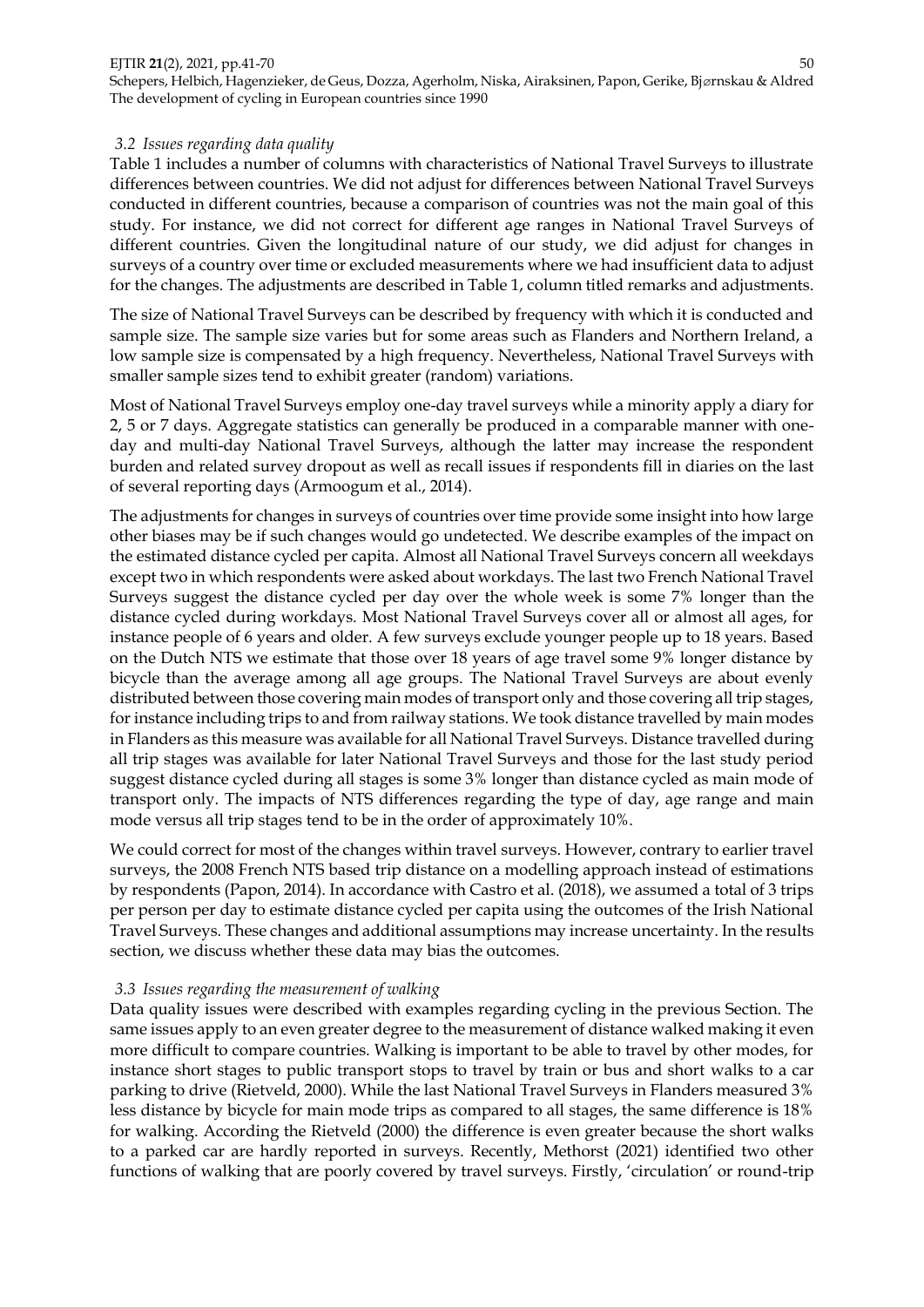Schepers, Helbich, Hagenzieker, de Geus, Dozza, Agerholm, Niska, Airaksinen, Papon, Gerike, Bjørnskau & Aldred The development of cycling in European countries since 1990

walking for recreation and walking by professionals such as postal workers. Recreational round trips may include walking the dog, city walks and the like. Secondly 'sojourning', meaning activities on foot not aimed at getting at a specific destination, such as strolling down the street and children playing outdoors. While the latter primarily increases the time spend in public space the former also results in a substantial distance walked in public space. By using different sources of information to estimate the distance walked, Methorst (2021) estimated that walking for all stages and including circulation walks would yield an at least 50% greater distance walked per capita in the Netherlands than previously measured by the Dutch National Travel Survey (see also Schepers and Methorst, 2020). As travel surveys may differ in the completeness with which they measure these important functions of walking, there may be greater differences in measurement accuracy between countries as compared to other travel modes. Great caution is thus required when comparing distance walked between countries. Assuming the measurements were stable over time, or that method changes are sufficiently corrected for, we may tentatively draw conclusions on the trend over time for the function of main mode walking which is likely to be covered best in travel surveys and the function that is also most likely to compete with cycling.

### *3.4 Issues regarding the measurement of public transport*

Measuring the distance travelled by public transport entails additional uncertainties. Firstly, countries either report all public transport in one category or distinguish different types of public transport, for instance bus, tram, metro, and train. National Travel Surveys reporting one combined category of public transport are excluded because the train is mainly used for long trips that are unlikely to compete with cycling. Travel by train may even encourage cycling for travel to railway stations. Preferably we would have included local and exclude non-local bus transport but the English National Travel Survey was the only one in our sample distinguishing both types (Department for Transport, 2018). For reasons of consistency we include all travel by bus, tram and metro. In German-speaking countries, this category is named as 'Öffentlicher Straßenpersonenverkehr' (BMVI, 2020). Second, monitoring the use of public transport is difficult with a small sample size because comparatively few trips using public transport are reported. This possibly explains the large fluctuations between measurements of bus, tram and metro in Flanders. To estimate distance travelled by bus, Statistics Sweden (2021) multiplies distance travelled by bus by occupation rates based on older data regarding bus occupancy rates. Because of the differences in reported public transport categories and methodology we cannot draw any conclusions on differences in distance travelled by public transport between countries. Assuming the methodologies have remained stable during the study period, or that method changes have been corrected for sufficiently, we may be able to draw tentative conclusions on trends over time. Relating possible changes to potential competition with cycling has to be done with caution because we cannot distinguish between short and long distance bus trips.

### *3.5 Statistical analyses*

To assess trends over time in distance travelled per mode in European countries, multilevel linear regression models were fitted on distance travelled per capita using IBM SPSS Statistics 26. Multilevel models were necessary because our data were nested in time (i.e., seven 4-year periods with data averaged over multiple years if available for that country) and nested within countries. We incorporated a random intercept term for countries to examine these patterns in trends. We tested for a linear (one continuous variable for time ranging from 1 for time period 1990-1993 to 7 for time period 2014-2017) and a parabolic trend (time and time squared as variables). A parabolic trend may describe a decrease followed by an increase. The Akaike Information Criterion (AIC) was used to compare the fits across both models. Models for cycling were fitted for all countries pooled and separately for groups of countries with a high, medium. and low amount of bicycle use. Distances cycled per inhabitant for the two time periods for each capital were compared using a paired samples t-test.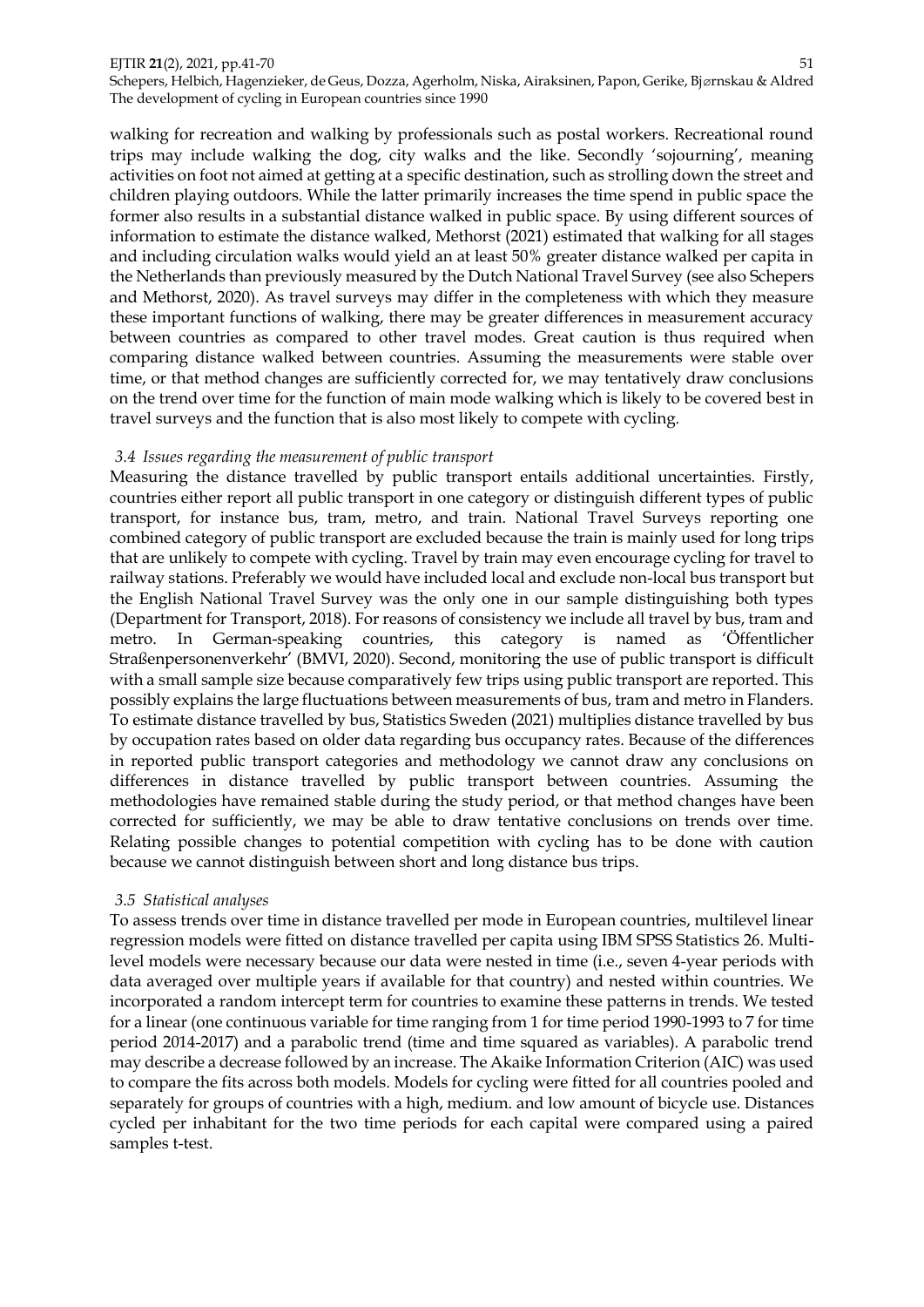# **4. Results**

We identified 14 European countries with National Travel Surveys in which cycling was distinguished and found data on the development of cycling in most of their capitals. Except for Denmark, walking was reported in all countries. The IRTAD database contained data on distance travelled by passenger cars in 11 countries. The total population of these countries in 2015 was some 334 million inhabitants. Within the United Nations Statistics Division of Europe (east, north, south, and west), most of the 14 countries are Western, and Northern European countries. Among Eastern and Southern European countries, only Italy has an NTS that allows to estimate the amount of cycling. On average, five 4-year periods per country were covered, amounting to 71 data points.

## *4.1 Geographical variations of cycling*

Distance cycled per capita per year ranged from some 30 km to 900 km. This variation is large and exceeds differences due to quality issues related to data acquisition in National Travel Surveys that we expect to be in the order of approximately 10%, see Section 3.2. This allows us to distinguish groups of countries according to the amount of cycling. Figure 2 shows the development and values per country with countries ranked from left to right according to distance cycled at the beginning of the study period. The Figure includes a table with values per data point and population size at the bottom in 2015. Based on the distance cycled at the beginning of the study period, we distinguished three groups of countries:

- $\bullet$  High: 600 km to 900 km (NL, DK, BE FL)
- Medium: 150 km to 300 km (CH, FI, DE, SE, NO)
- Low: 30 km to 100 km (IE, AT, IT, UK ENG, FR, UK NIR)

These three groups of study regions are depicted in Figure 3 to illustrate geographical variations. Countries with middle to high starting levels tend to be concentrated in the middle of Europe and Scandinavia while low starting levels occur in the south and west of Europe.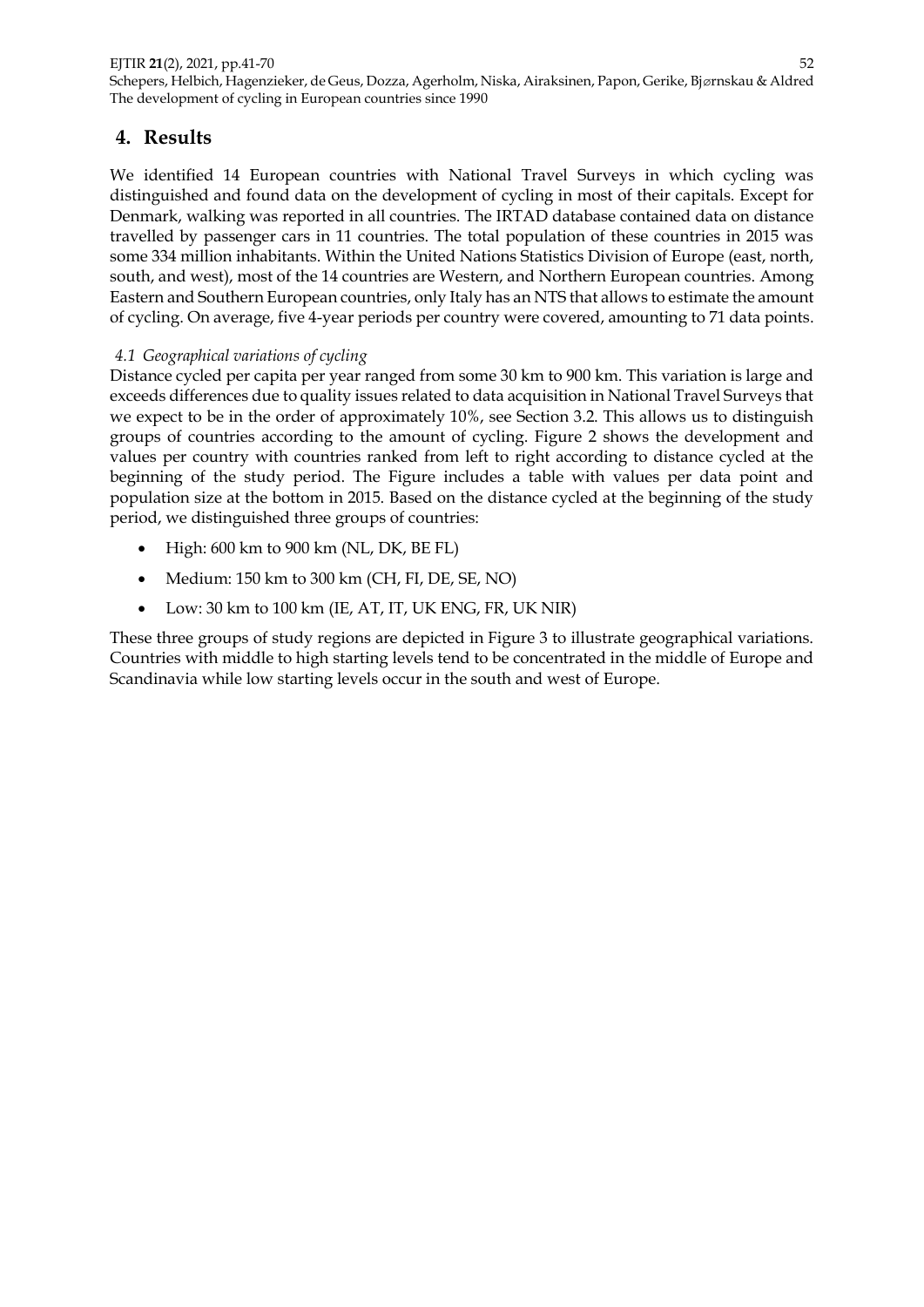

*Figure 2. Distance cycled per capita per year between 1990 and 2017, and population size in 2015*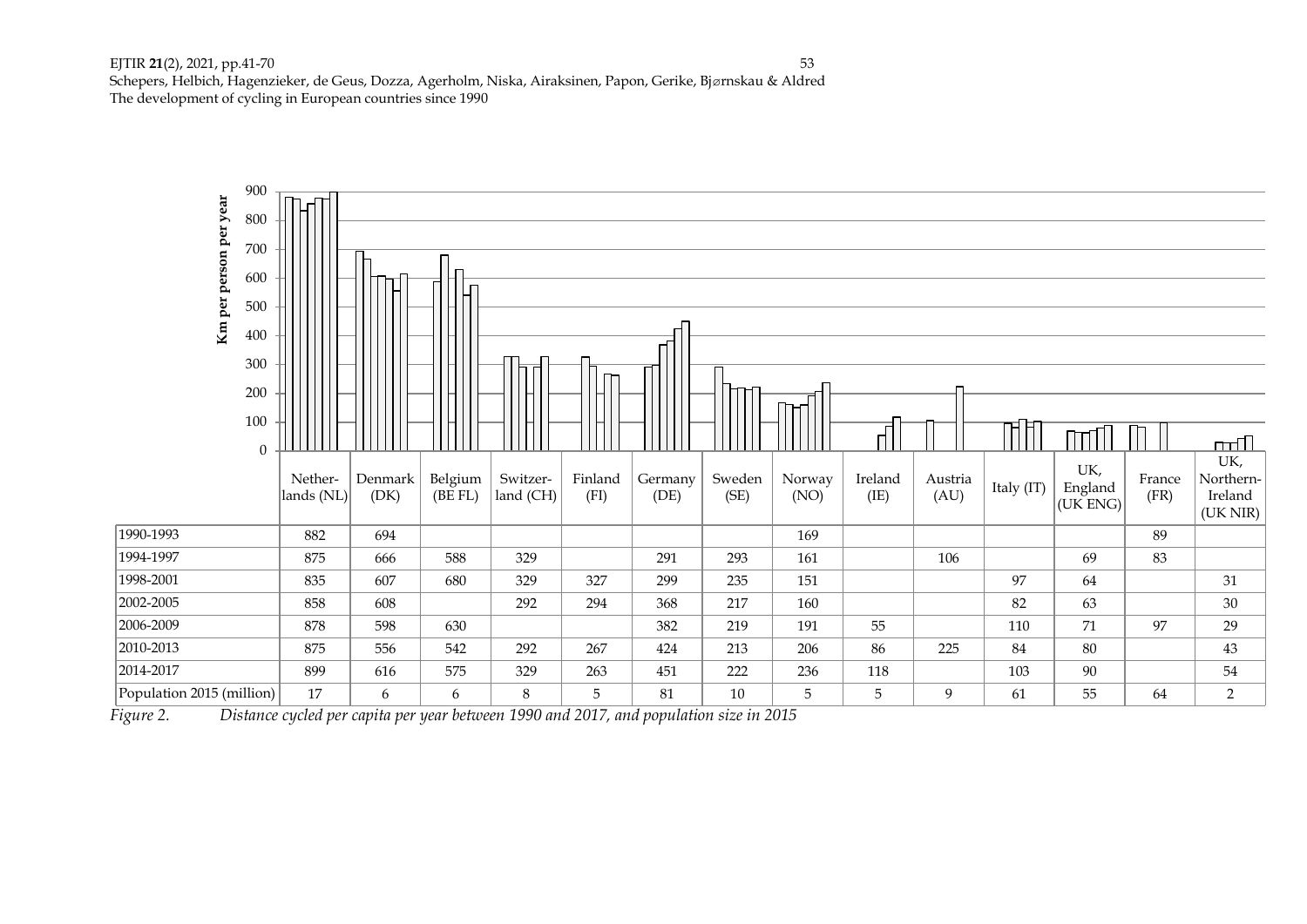

*Figure 3. Study regions according to categories of distance cycled per capita per year at the beginning of the study period*

# *4.2 Cycling trend analysis: stable*

Multilevel regression analyses on distance cycled per capita were conducted for all countries together and for the three groups of countries categorised according to distance cycled per capita at the beginning of the study period. Across the models, the AIC scores suggested parabolic trend lines fit the data best. Table 2 shows the results. The resulting trendlines are depicted in Figure 4. In these regression analyses, the constants are statistically significant, while the regression parameters for time and time squared are not. The latter being insignificant suggests there was no significant change in any of the groups of countries. Results may be insignificant due to small sample size, but Figure 4 shows that changes over time are also small in absolute terms.

# **Table 2. Multi-level regression analyses on distance cycled per capita (95% CI)**

|              |                     | Starting level distance cycled |                     |                       |  |
|--------------|---------------------|--------------------------------|---------------------|-----------------------|--|
| Variable     | All Countries       | High                           | Middle              | Low.                  |  |
| Constant     | 317 (167 to 467)*   | 765 (459 to 1071)*             | 277 (161 to 393)*   | 71 (3 to 139)*        |  |
| Time         | $-19$ ( $-44$ to 5) | $-28$ ( $-76$ to 19)           | $-9$ ( $-56$ to 39) | $-1$ ( $-30$ to 27)   |  |
| Time squared | 2(0 to 5)           | $2(-3 \text{ to } 8)$          | $2(-4 to 7)$        | $1(-2 \text{ to } 4)$ |  |
| Countries    | All                 | NL, DK, BE FL                  | CH, FI, DE, SE, NO  | IE, AU, IT, UK Eng,   |  |
|              |                     |                                |                     | FR, UK NIR            |  |

\* significant at the 5%-level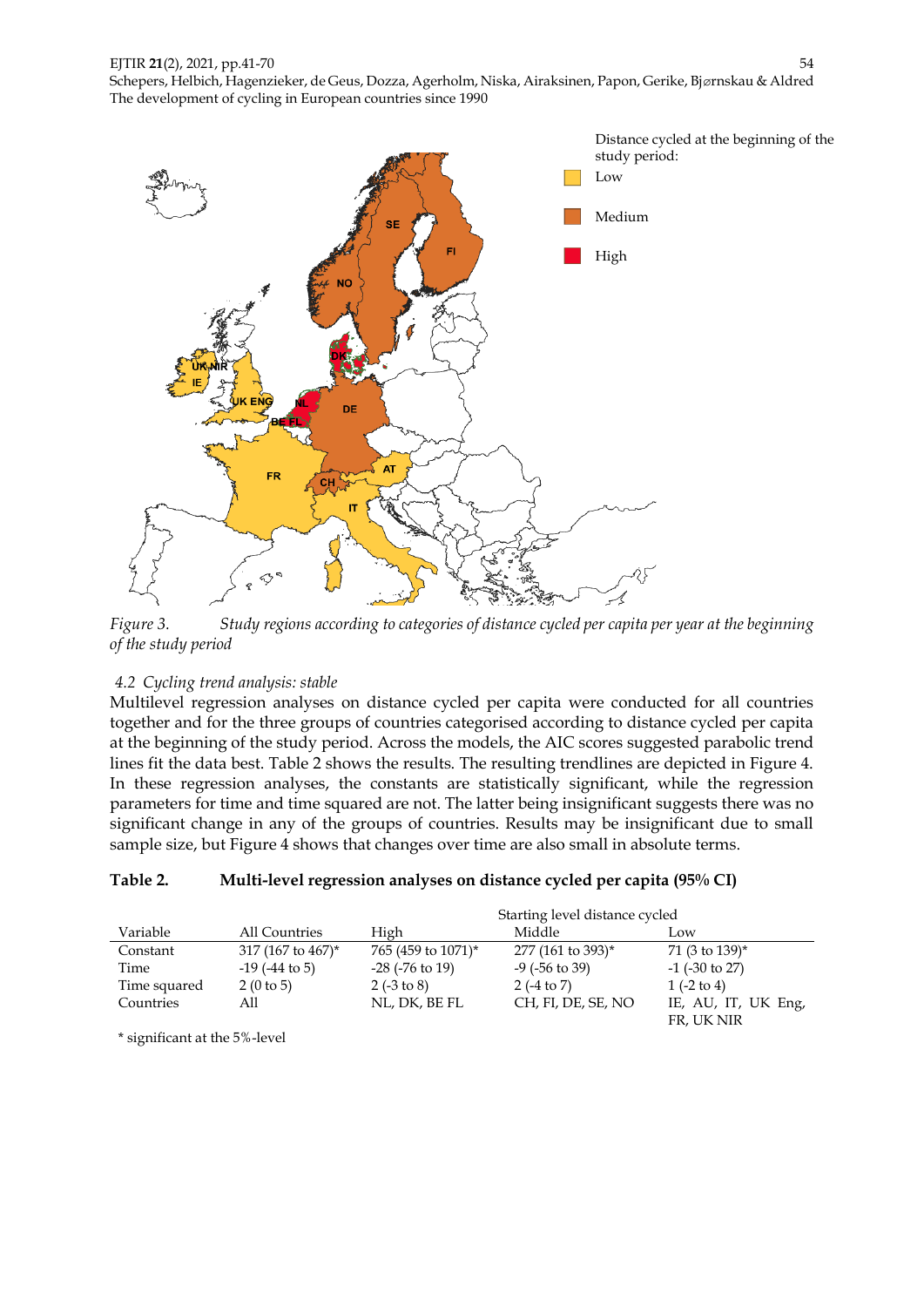Schepers, Helbich, Hagenzieker, de Geus, Dozza, Agerholm, Niska, Airaksinen, Papon, Gerike, Bjørnskau & Aldred The development of cycling in European countries since 1990



*Figure 4. The development of distance cycled per capita per year in European countries between 1990 and 2017*

Additional assumptions had to be made to estimate distance cycled per capita in Ireland and in 2006-2009 for France, two countries with few km cycled per capita. Based on our estimates, distance cycled per capita in France hardly changed during the study period. Ireland experienced an increase which is large in relative terms, but modest in absolute terms. Excluding these countries from our trend analyses would not have altered the results of the trend analyses that the change of distance cycled per capita was non-significant.

### *4.3 Cycling trends in individual countries: a rise in Germany*

Interpreting trends within countries should be done with even more caution than interpreting the results of our pooled models. To conclude on an upward or downward trend, we believe it should occur at multiple time points, be based on a large sample, and be large in both absolute and relative terms. For instance, a change over 100 km per capita that is consistent with a relative change of at least 10%. Observing a gradual development at multiple time points reduces the chance that changes are due to random variation or a change of NTS methodology at a specific moment. Taking 100 km per capita as a minimum to conclude that there is a change also makes sense from a policy perspective. None of the countries in the groups with a high and low distance cycled per capita at the beginning of the study period match these rules of thumb. An exception within the group of countries with a medium starting level is Germany. The German estimates are based on a combination of an NTS with a large sample size and a yearly mobility panel. Between 1994 and 2017, distance cycled per capita increased by over 150 km, consistent with an increase of over 50%. The increase in Germany is particularly impressive as the country houses the largest population of any European country (excluding Russia), 81 million in 2015 consistent with almost 25% of the total population in the countries in our sample.

#### *4.4 Cycling trends in capitals: a 50% increase*

Figure 5 shows distance cycled per inhabitant in nine capitals according to National Travel Surveys which ranged from some 15 km to over 1500 km, an even larger variation than among countries. Capitals are ranked from left to right corresponding to their countries in Figure 3. According to these figures, the inhabitants of Copenhagen cycle the greatest distance per year. Two time periods are included for each capital, separated in time after 1990 as much as the available data allowed us. Most capitals experienced a rise in cycling. On average inhabitants of the capitals covered over 50% longer distance during the second time period compared with the first. Comparison of distance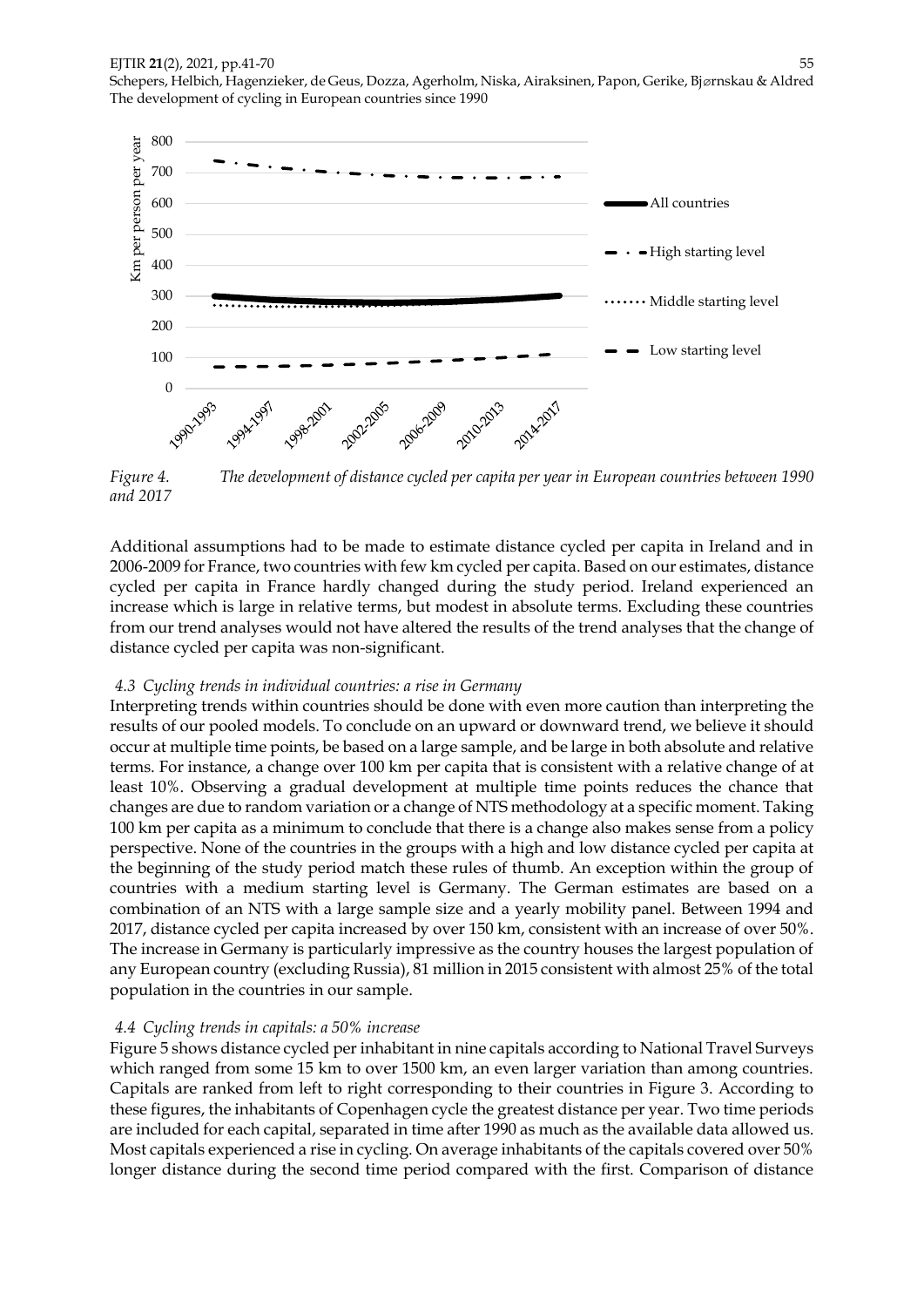cycled during the first and second time period using a paired-sample t-test shows this increase is statistically significant (t(8) = 2.9,  $P = 0.020$ ).



*Figure 5. Distance cycled per capita per year in capitals*

For the remaining cities we took numbers of cyclists counted at fixed locations in city centres. Figure 6 shows that the number of cyclists counted in these cities has increased over the years. It is uncertain how volumes of cyclists counted at fixed locations are related to distance cycled per capita. We do not have information about the lengths of trips of cyclists passing by the counting locations. Loop detectors may be located where volumes of cyclists are high and countings may not be representative of the population of cyclists. Although we cannot draw conclusions on the exact change of distance cycled per capita, increased volumes of cyclists at fixed locations provide tentative support for the hypothesis that distance cycled per capita developed in the same direction as in capitals with National Travel Surveys. However, given the uncertainties, National Travel Surveys are needed to draw conclusions.



*Figure 6. Index (2010=100) of numbers of cyclists counted at fixed locations in city centres*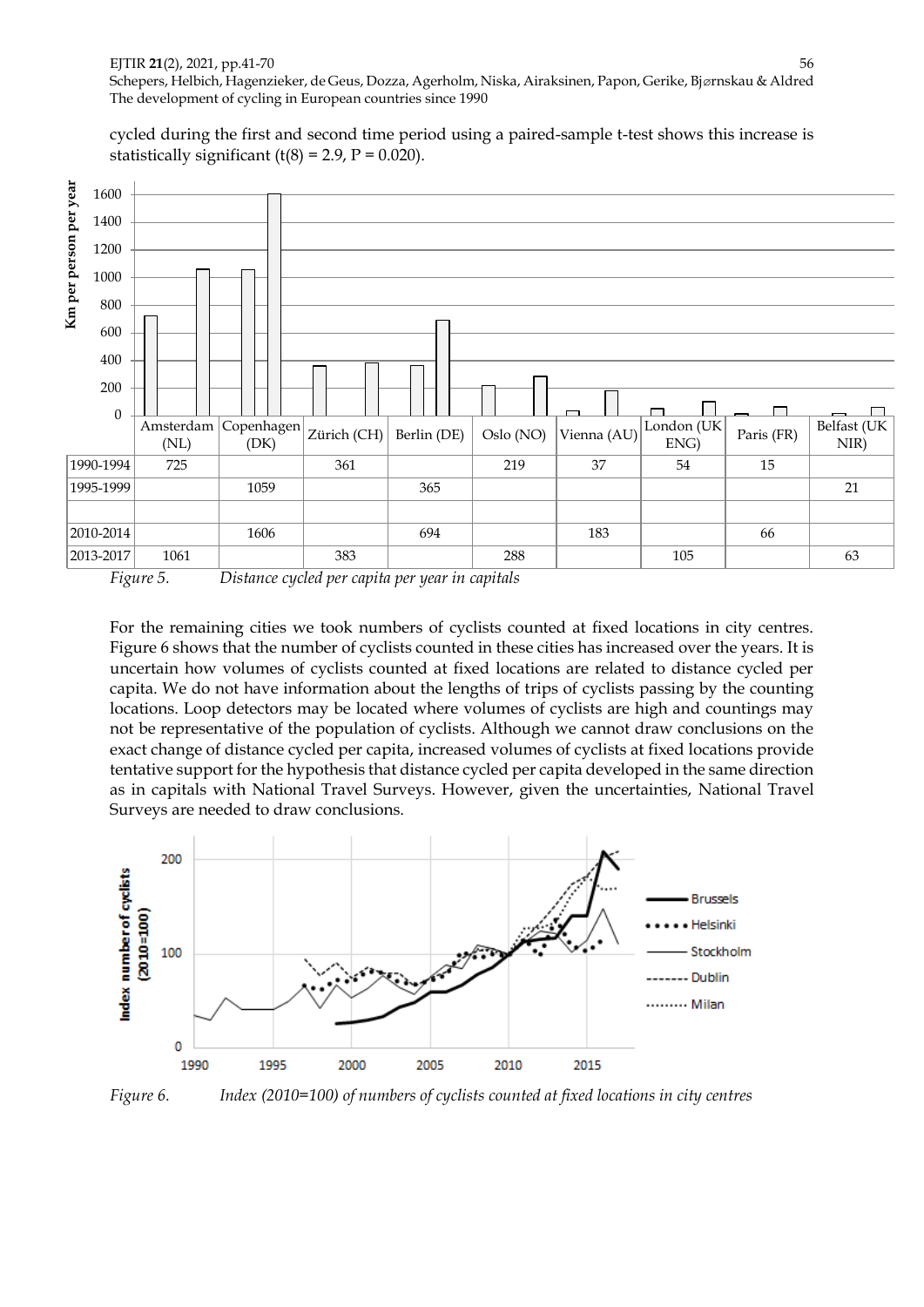Schepers, Helbich, Hagenzieker, de Geus, Dozza, Agerholm, Niska, Airaksinen, Papon, Gerike, Bjørnskau & Aldred The development of cycling in European countries since 1990

### *4.5 Trend in walking, public transport and driving: only car use increased*

Three travel modes potentially competing with the bicycle are travel on foot, public transport (bus, tram, and metro) or by passenger car. Table 4 describes regression analyses to examine the trends in distance travelled per capita with these three travel modes. The trends lines are depicted in Figure 7. The values on the left vertical axis for distance by car are larger by a factor of 5 than the values for walking and public transport on the right vertical axis meaning that the same differences in Figure 7 are greater for car use. Figure 8 up to 10 show the distance travelled per capita for the individual countries with countries ranked similar to Figure 2, meaning that countries where people cycle longer distances are shown at the left side while countries with less cycling are shown at the right side.

Distance walked per capita per year ranged from some 200 km to 700 km. The distance people cover per year on foot differs less between countries than the distance travelled by bicycle. We do not observe countries with more cycling to experience less walking. From a longitudinal perspective, we would expect a decrease of walking in Germany if a rising distance covered by bicycle were to substitute travel on foot. That is not the case as we do not observe a decrease in Germany. Table 3 shows the results of multilevel regression analyses on distance walked per capita. The regression parameters for time being insignificant suggests that distance walked did not significantly change during the study period. Figure 9 shows the development of distance travelled by bus, tram and metro (bus only in Denmark, Sweden and Ireland). The differences in public transport categories and measurement methodologies described in Section 3.5 render crosscountry comparisons too unreliable. The results of the regression analyses in Table 3 suggest the distance covered by bus, tram and metro remained fairly stable during the study period.

Figure 10 shows the development of distance travelled by car. The whole of Belgium instead of Flanders is included because the IRTAD database only gives statistics for the entire country. During the study period, distance travelled by car per capita per year ranged from some 8,500 km to 12,000 km. The results of multilevel regression analyses in Table 3 suggest that the distance travelled by car per capita significantly increased during the study period (the parameter for time is significant). The average distance travelled by car for all countries increased by about 10% during the study period. This increase was observed primarily in the 1990's and levelled off around 2000. This is the reason why the parameter for time squared in Table 3 is less than zero.

The six countries at the left side of Figure 10, where people cycle the most, showed on average some 1,000 kilometres travelled by car less than the five countries at the right side where people cycle the least. There is a possibility that part of this difference is due to more cycling in the countries at the left side, but the difference may also be due to other factors such as land use. A stronger indication of cycling substituting driving would be a reduction of distance covered by car in Germany, the country experiencing the greatest increase of distance cycled per capita between 1994 and 2017. That is not the case as we do not observe the increase of distance travelled by car in Germany from 1994 to 2017 to be less than the average experienced in other countries. To summarize, we did not find indications that cycling substitutes travel on foot, by public transport or by car.

### **Table 3. Multi-level regression analyses on distance on foot and by car per capita (95% CI)**

|              |                   | Bus, tram, and       |                           |
|--------------|-------------------|----------------------|---------------------------|
| Variable     | Walking           | metro <sup>1</sup>   | Car use                   |
| Constant     | 248 (157 to 338)* | 838 (628 to 1049)*   | 9211 (8528 to 9894)*      |
| Time         | $31$ (-1 to 62)   | $-13$ ( $-61$ to 36) | 696 (447 to 945)*         |
| Time squared | $-2$ ( $-6$ to 1) | $0$ (-5 to 5)        | $-66$ ( $-96$ to $-36$ )* |
|              |                   |                      |                           |

\* significant at the 5%-level

<sup>1</sup> Bus only in Denmark, Sweden and Ireland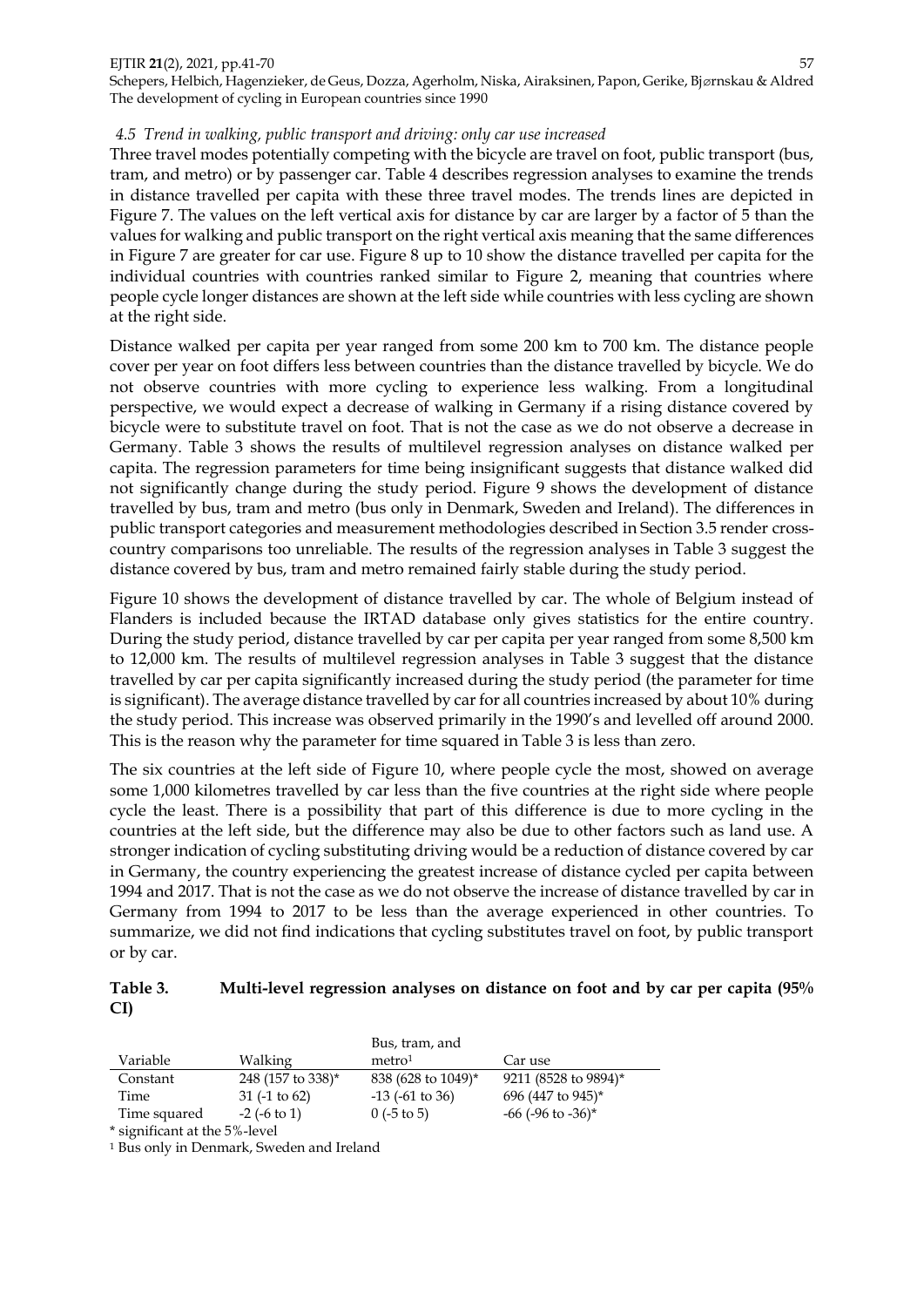

*Figure 7. The development of distance travelled per capita per year on foot, by public transport (bus, tram, and metro), and by car between 1990 and 2017*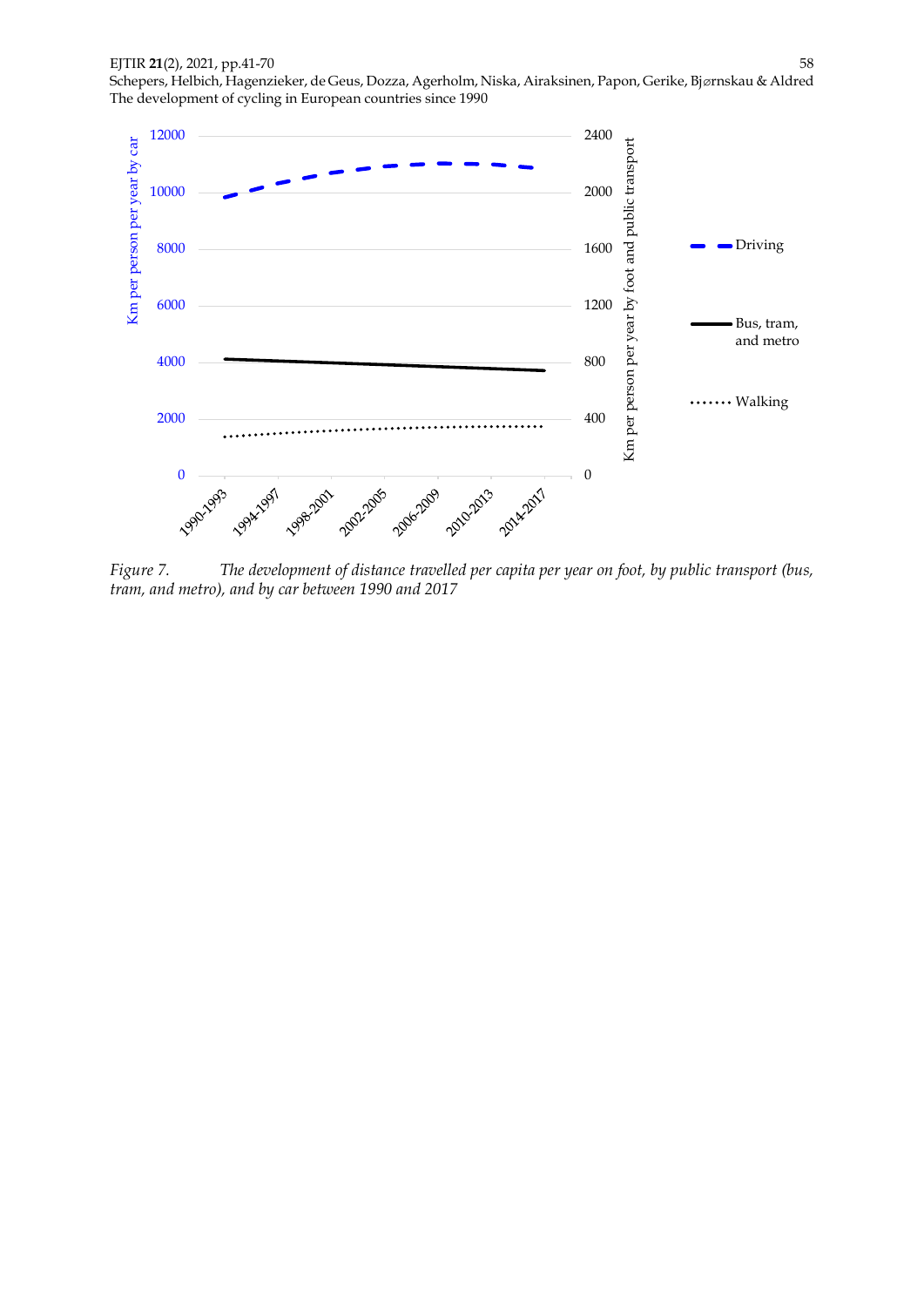

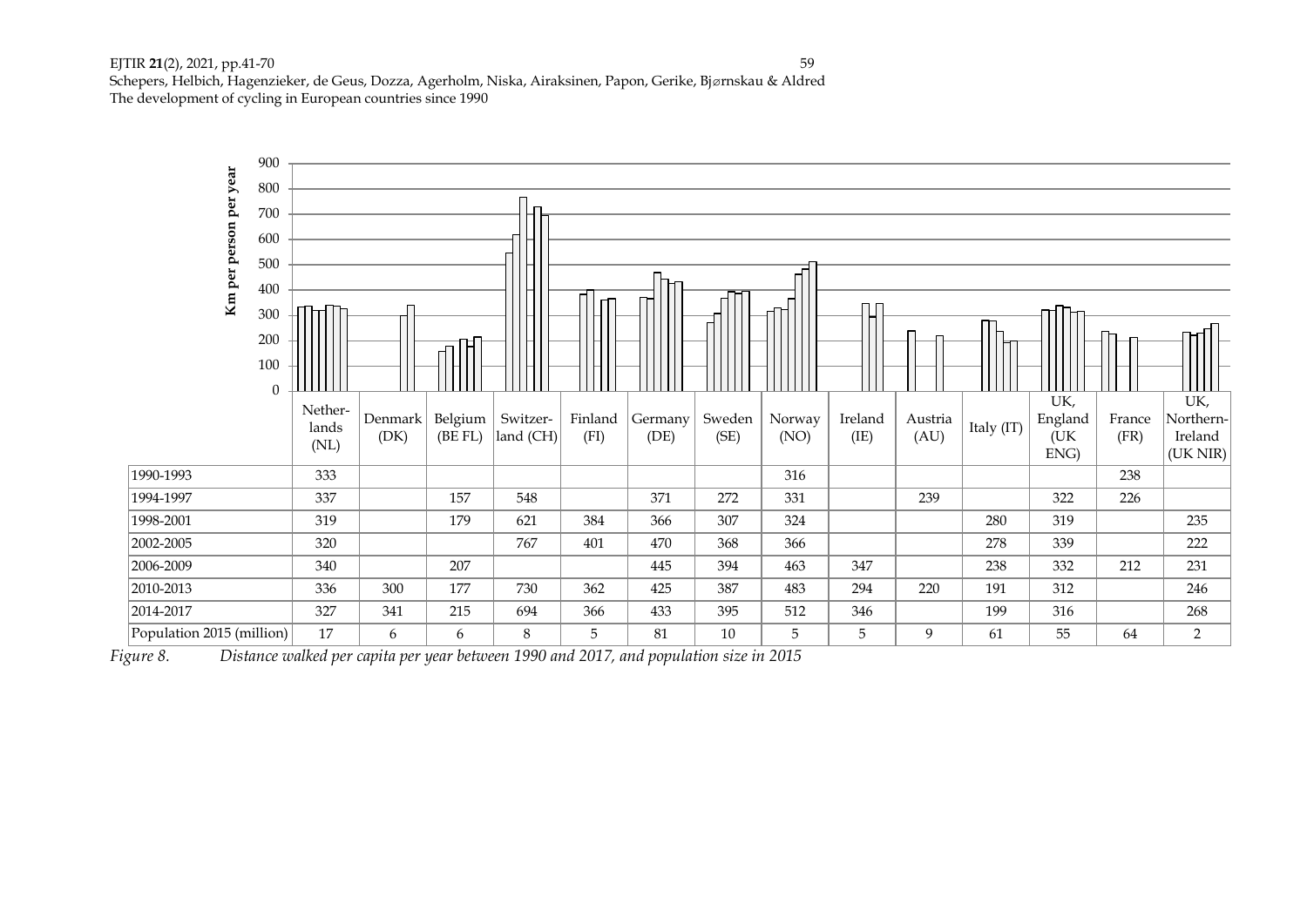

*Figure 9. Distance travelled by bus, tram or metro (bus only in Denmark, Ireland, and Sweden) per capita per year between 1990 and 2017, and population size in 2015*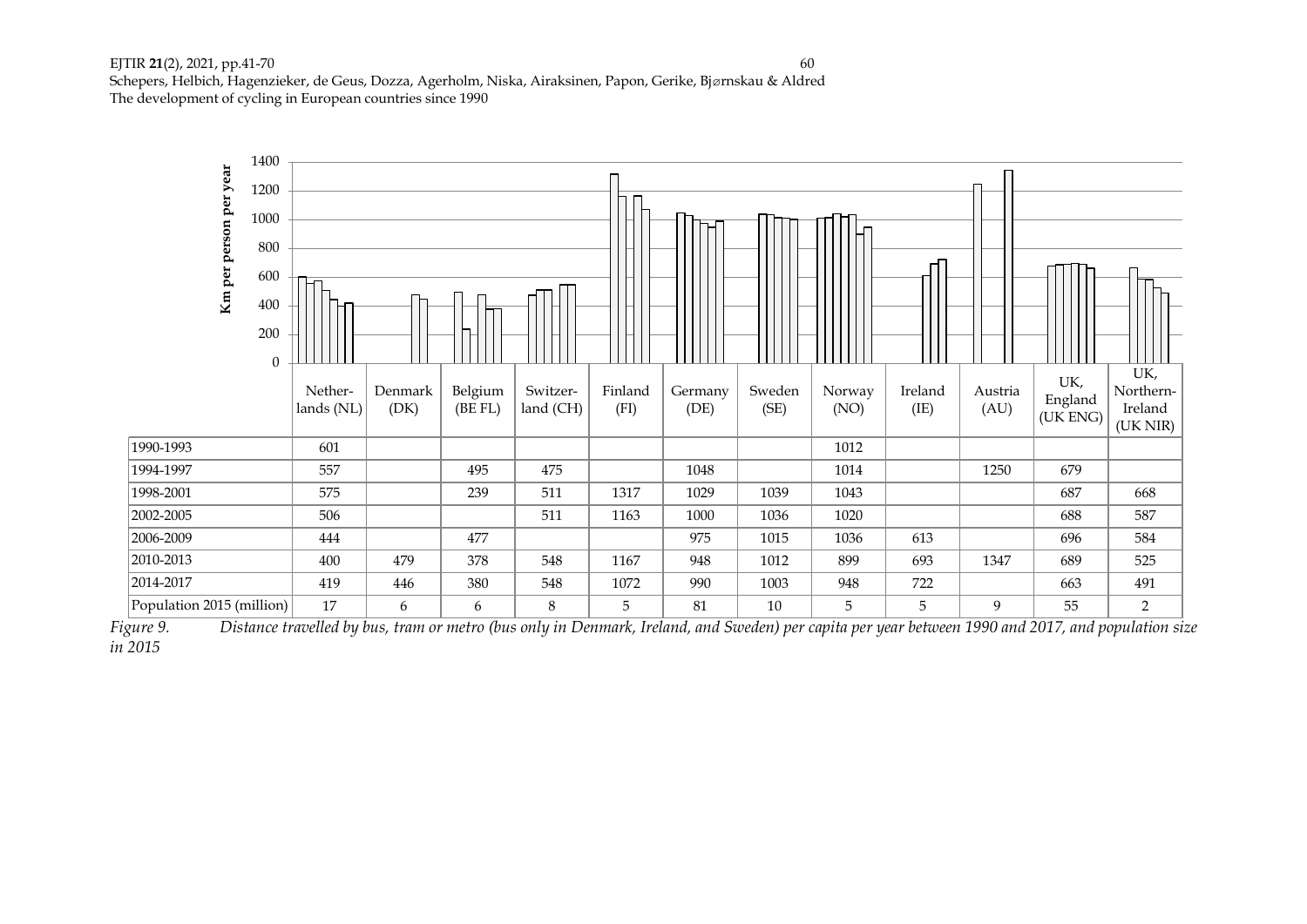

*Figure 10. Distance travelled by passenger cars per capita per year between 1990 and 2017, and population size in 2015 (OECD/ITF, 2021)*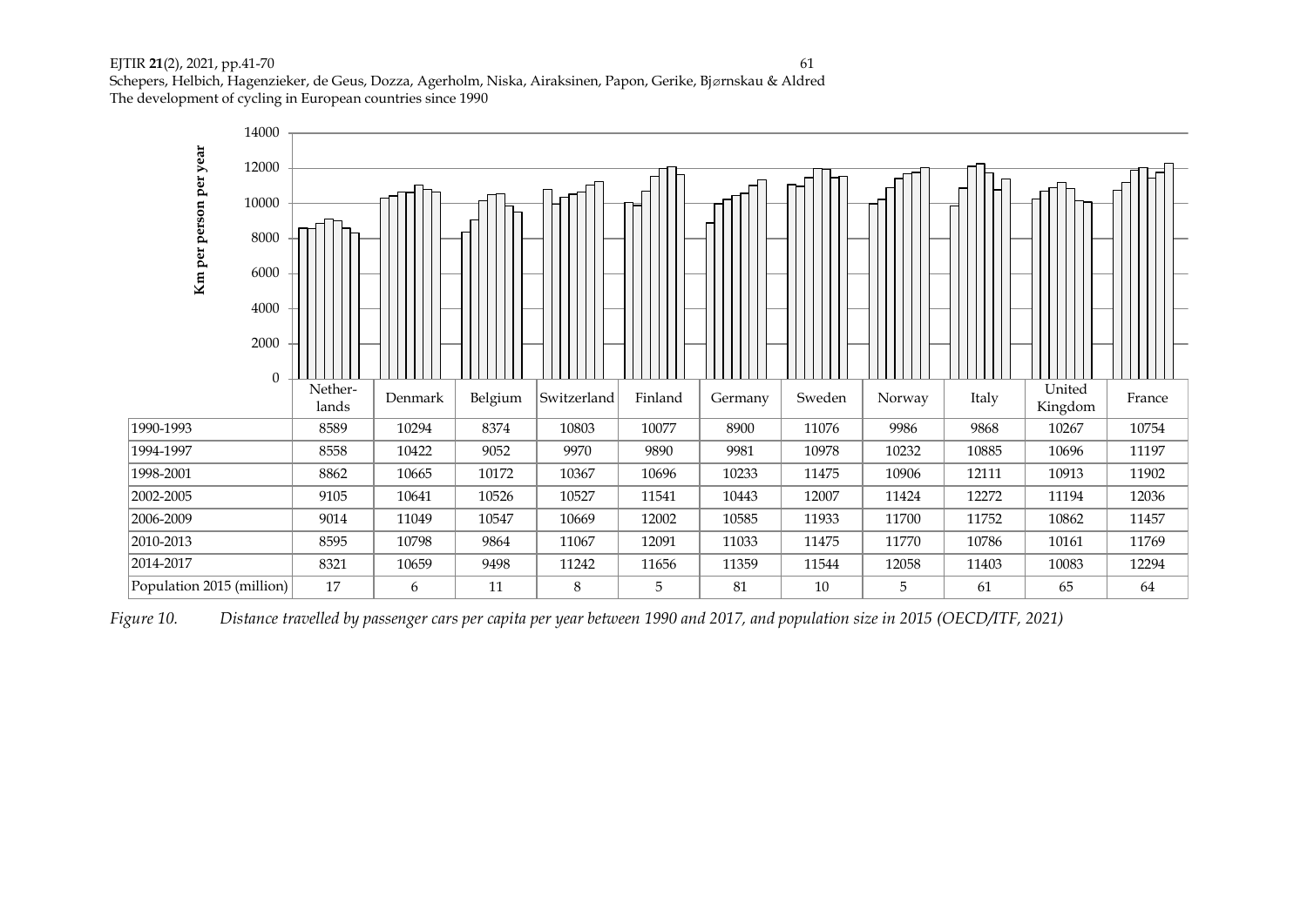# **5. Discussion**

# *5.1 General findings*

European countries experienced a strong decrease in distance cycled per capita between World War 2 and the start of our study period in 1990 due to trends such as mass motorisation (OECD/ECMT, 1995). Sufficient National Travel Survey data are available since 1990 to describe trends in cycling within Europe. At the level of countries, our results suggest distance cycled per capita remained fairly constant since 1990. If there is a change at all, it is small in light of the uncertainties of NTS data. It would also be small compared to the large decrease after World War 2 and bold goals such as the 1990 Dutch target of a 30% increase of cycling between 1995 and 2010, which was not achieved. Accounting for all uncertainties in National Travel Surveys, only one of the fourteen included countries –Germany– experienced an increase. Even though policy in several countries aimed to increase cycling, remaining at a stable level may be regarded as an achievement given the continuing rise of car use in European countries (OECD/ITF, 2021). For instance, all levels of Dutch government invested almost €0.5 billion per year in bicycle infrastructure over the last decades (Ligtermoet, 2014). Possibly there would have been a decrease without these policies.

However, cycling did rise substantially in almost all capitals, whether high- or low-cycling at the start of the period. This is in line with Dutch research by Harms et al. (2014), who found cycling to increase in highly urbanised areas while it decreased in rural areas. The same is true for France (Papon & de Solère 2010). Similar research would be needed to examine whether other countries with a stable general trend also experienced a decrease in rural areas. A study by BMVI (2019) suggests that the increase in Germany manifested itself primarily in urban areas, while only a few less urbanised areas of the country experienced a decrease. An interesting question is what explains the differences found here between capital city and country-wide trends and to what degree these differences are related to policies. Many capital cities have seized on cycling for a range of purposes, including global city branding, and in some cases, this has been associated with quite significant investment. For instance, within England, London has been spending substantially more per head than the rest of the country in cycling and updated its cycling infrastructure guidance six years before a similar document appeared at national level Aldred et al., 2019b). More detailed (longitudinal) data would be needed to study such questions, including for instance data on changes in investment and/or infrastructure.

Cycling remaining at a stable level seems to fit in a broader picture of fairly stable use of other transport modes. This study looked at three transport modes that potentially compete with cycling. Distance walked and distance travelled by bus, tram and metro remained fairly stable as well. The distance travelled by car increased by about 10% during the study period, but this increase mainly manifested itself during the 1990s after which it remained fairly constant. The increase in car use is the most significant change in mobility because the magnitude of this increase is approximately equal to the total distance travelled by bicycle and on foot. We did not find indications that cycling substitutes travel on foot, by the above forms of public transport or by car.

## *5.2 Transferability of findings*

The results of this study apply to most European countries, except those in Eastern Europe for which no NTS data were available. The European context may differ from other parts of the world, especially the non-Western context where mass motorisation commenced later such as in China. According to Hu and Yin (2018), cycling accounted for 63% of total traffic in 1980 in the Chinese capital Beijing, which dropped to 38% in 2002 and 12% in 2014. Europe also differs from the US where bicycle infrastructure is rare and low-density sprawl is common (Pucher & Buehler, 2008). Residents in the US cycle only some 30 to 50 km per capita per year. Distance cycled remained roughly at the same level between 2001 and 2017 (Buehler et al., 2020; Pucher et al., 2011). This cycling level corresponds to the lower-level countries in the "low group" in this paper and both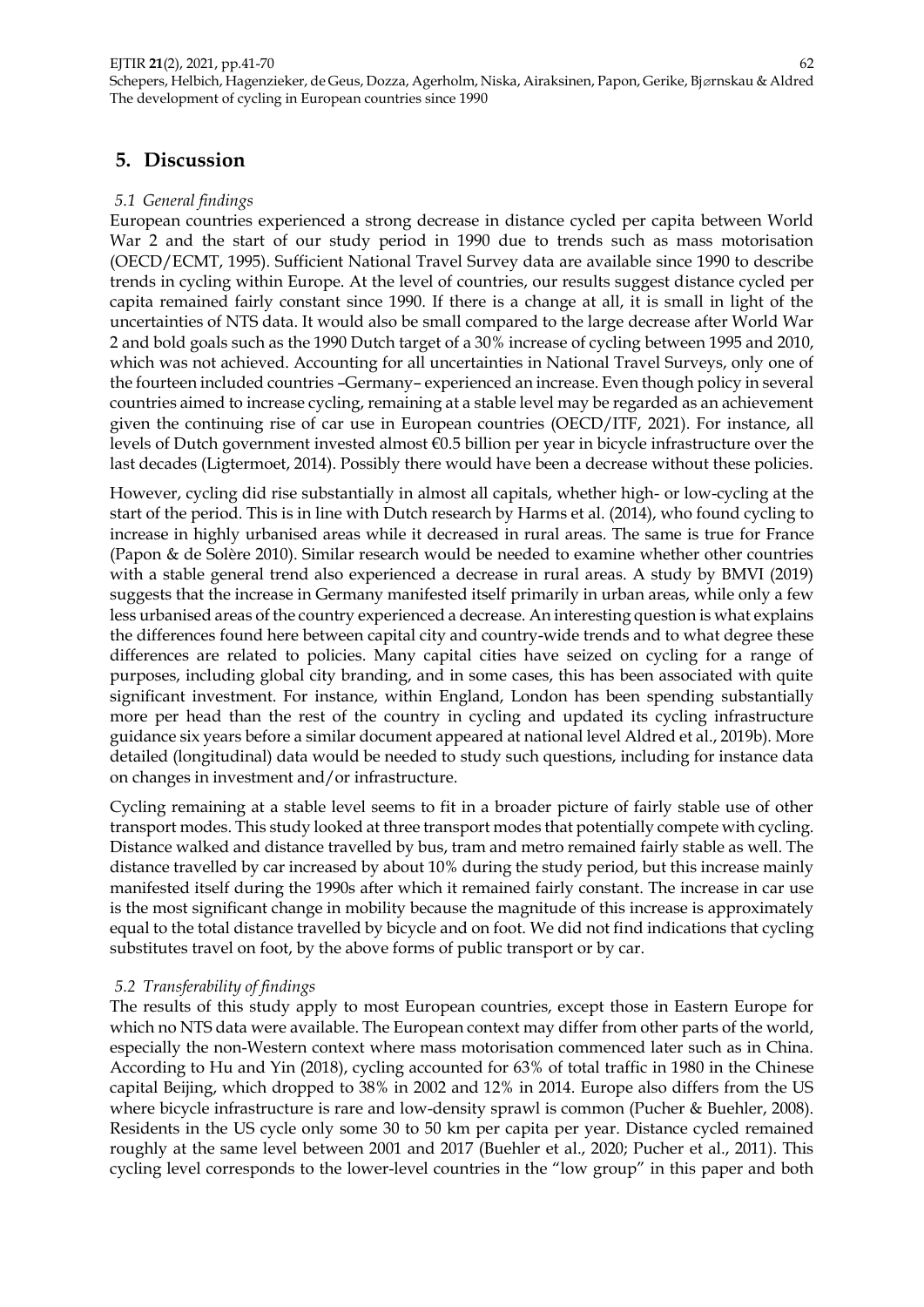the US and the "low group" in this paper experienced a similar fairly constant level of cycling over the past decades.

### *5.3 Study limitations*

This study was possible because of the availability of travel surveys over the last decades in many European countries. Changes over time such as an expansion of the age range have been corrected for in this study. Bias may be limited as underreporting of bicycle trips tends to be fairly small (see e.g. Aschauer et al., 2018). However, it is possible that changes may have gone unnoticed and some changes are hard to correct for. For instance, the yearly Dutch NTS changed in 2010. Up to 2009 postal surveys were sent out while those who did not respond were contacted by telephone for a phone interview. As of 2010, Statistics Netherlands used a mixed method NTS in which people are approached for a web interview (CAWI; Computer-Assisted Web Interview), while those who do not respond are called for a telephone interview if their telephone number is known (CATI; Computer-Assisted Telephone Interview) or otherwise a face-to-face interview (CAPI; Computer-Assisted Personal Interview) (Statistics Netherlands, 2014). Similarly, the 2016 Finnish NTS changed from telephone interviews to a multi-method (telephone/online/letter) approach (Finnish Transport Agency, 2018, p. 33). We assume that this change of methodology has only a minor impact on the outcomes as distance cycled remained fairly stable before and after the change. However, there is no certainty as both methods have not been applied in parallel. Even if National Travel Surveys are based on an identical methodology over time, there is a risk that the outcomes change because of for instance declining response rates resulting in a changed composition of the sample (Wilson, 2003). For example, a changing proportion of highly educated people who may have different travel behaviour may bias the outcomes if these changes are not sufficiently corrected for. Also, respondents may become more aware of cycling distances due to the introduction of new technologies such as apps to track rides (see e.g. STRAVA, 2020). To expand the possibilities for more detailed cross-country comparisons and monitoring, authorities may need to harmonise their National Travel Surveys such as recommended in the SHANTI project and may need to introduce the use of new technologies to reduce problems related to surveys (Armoogum et al., 2014; Shen & Stopher, 2014).

Another limitation of this study is that we lack information to explain the fairly constant level of cycling at the national level in most countries and the increase in capitals, for instance information on policies. To be able to conduct research on why the amount of cycling does or does not change, we would need to have longitudinal data on policies, their implementation and changes in other circumstances (Harms et al., 2016). Relevant transport policies are for instance policies to provide bicycle infrastructure and car parking fees (Rietveld & Daniel 2004). Land-use policies to increase cycling may aim to increase residential densities and mixed land-use (Heinen et al., 2010). We recommend expanding research on bicycle use by collecting data on relevant measures, policy efforts, and other factors that may affect bicycle use.

There are specific problems in measuring the distance travelled on foot and by public transport. The underreporting of trips on foot in National Travel Surveys is greater than of trips by other travel modes (Methorst, 2021). A limitation of measurement of bus, tram, and metro is that we were unable to restrict to the short distance trips that may be substituted by cycling. Especially the bus is also used for long trips for which the bicycle is usually not a useful alternative. This limits our ability to determine the extent to which the bicycle competes with bus, tram, and metro.

### *5.4 Research recommendations*

We recommend improving the availability and presentation of existing data by relevant national agencies, or the compilation of an international database by an international institution comparable to the European 'Community Road Accident Database' (EU, 1993). Harmonisation would be desirable if corrections for changes are made available in order to allow longitudinal studies, over a period of time stretching back to before such a harmonisation effort. For European Member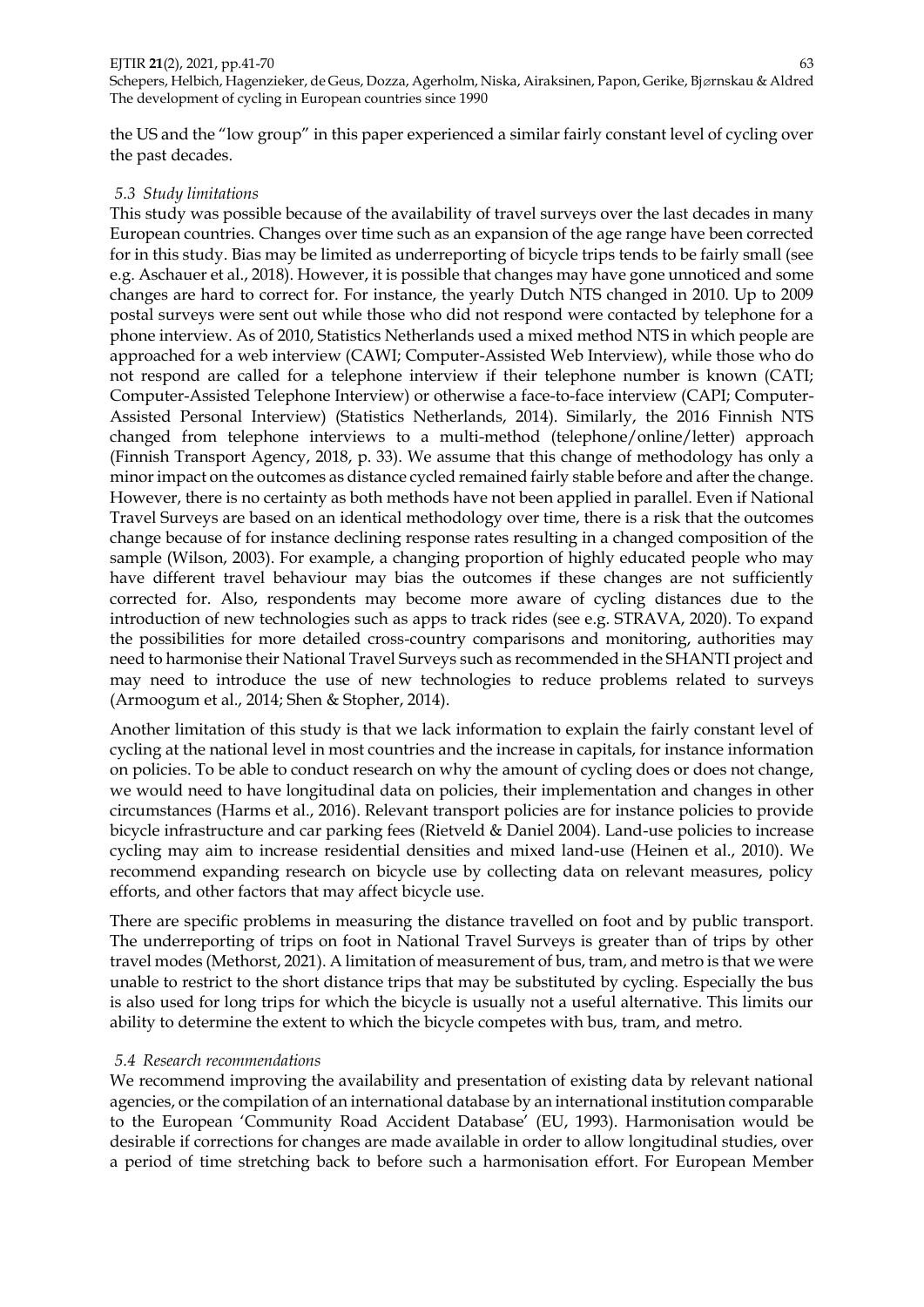States, Eurostat is developing European guidelines on Passenger Mobility Statistics (Eurostat, 2018).

Longitudinal data covering more countries would allow us to answer a variety of research questions, especially if more details regarding segments of the population and geographic variables are available. For instance, it has been found that countries where many people cycle tend to have a larger share of female and older cyclists and a more equal share of trips for both work and non-work rather than primarily for work (Garrard et al., 2008; Goel., et al, 2021). It would be valuable to study such a distinction using data from more countries and longitudinally to study to what degree the demographic composition of the cycling population changes over time in areas with growing numbers of cyclists such as Germany. Other interesting details could relate to journey lengths, purposes, cycling frequency and the like. For instance, in 2015-2017 the average journey by bicycle in Northern Ireland (the area with the lowest level of bicycle use; Department for Infrastructure, 2020) is approximately 8 km as compared to only 3 km in the Netherlands, while the average car trip is longer in the Netherlands (Statistics Netherlands, 2020). On the other hand, Dutch cyclists cycle more frequently. In a study among Dutch cyclists in 2016, 76% said they cycle at least once per week (Valkenberg et al. 2017), as compared to 47% in Northern Ireland (Department for Infrastructure, 2020). An interesting hypothesis would be whether a growth of cycling participation in Northern Ireland would lead to more frequent and shorter journeys by bicycle.

A more geographically oriented question is for instance a distinction of the development of cycling in urban and rural areas (see e.g. Harms et al., 2014; Andersen et al., 2018). Our results for capitals as compared to their countries show how substantial geographical variations are. Cycling may start to rise first in the densest part of urban areas, and then spread to the suburbs and the periphery, for example in the Paris region (Dusong, 2018). An interesting question would be to study the date when the low point of cycling occurred, by smaller spatial zones, in different national contexts.

Finally, more abundant and accurate cycling data may help cycling safety analyses by providing a reliable measure for exposure over a longer period of time for longitudinal research. Cycling exposure helps to estimate crash risk (Dozza, 2017) and to study how cycling safety responds to a growth or decrease of bicycle use (see e.g. Bhatia and Wier, 2011; Aldred et al., 2019a). Distinguishing by type of bicycle, for instance regular bicycle versus electric bicycle, would also help to better interpret changes.

# **6. Conclusions and recommendations**

Distance cycled per capita remained fairly constant over the past decades in European countries and this conclusion applies to countries with low, medium and high amounts of cycling during the 1990's. Germany is an exception with some 150 km per capita more, in relative terms a 50% increase. The general stable level of cycling is likely to hide geographical variations evidenced by a substantial increase of cycling in capitals. The outcomes suggest that distance travelled on foot and by bus, tram, and metro also remained fairly constant while the distance travelled by car increased by about 10% during the study period. The increase in car use is the most significant change in mobility because the magnitude of this increase is approximately equal to the total distance travelled by bicycle and on foot. We did not find indications that cycling substitutes travel on foot or by car.

The EU ministers for Transport (2015) adopted a Declaration on Cycling to call the European Parliament for an EU roadmap for cycling to be included in the Commission Work Programme to increase bicycle use in Europe. Policy makers aimed for the same goal at the beginning of the 1990s which has unfortunately not been reached in the vast majority of member states. Although it was not the aim of this paper to study the effectiveness of policies, it seems necessary to intensify and/or change policies to achieve these goals in the future and to attain benefits such as reduced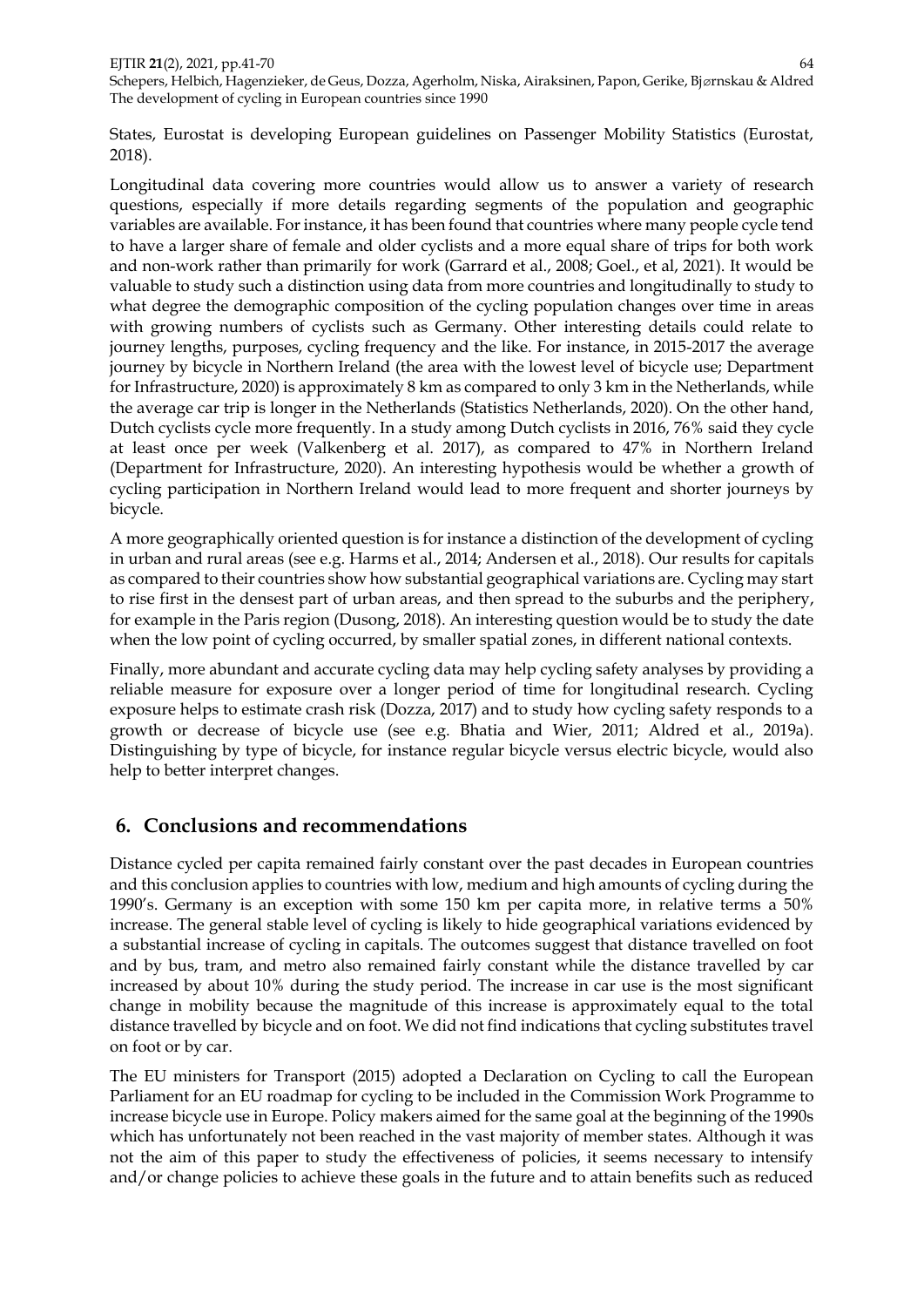air pollution, greenhouse gas emissions, and improved health (Khreis et al., 2016). Policies may aim for land-use to provide important destinations within reach by bicycle in combination with measures to restrict car use by for instance road pricing, car parking fees, circulation plans and road safety measures to make cycling safer and more comfortable by bicycle infrastructure and traffic calming (Cornago, et al., 2019; Janssen et al., 2018; Pucher & Buehler, 2008; Rietveld & Daniel 2004; Schepers et al., 2017).

Trends such as urbanisation and the emergence of electric bicycles may overcome some of the barriers due to long distances and altitude differences (Fishman & Cherry, 2016; Harms et al., 2014). The COVID-19 pandemic is a more recent trend that led to an increase of distance cycled in Switzerland (IVT et al., 2021). The increase also seems to be occurring in the Netherlands but De Haas, Hamersma en Faber (2020) indicate that this could be due to weather conditions. For now, we can only speculate on the long-term effect on cycling of the pandemic, but it is possible that we will see changes in travel behaviour, for example regarding the use of public transport. Several European cities have provided temporary solutions for cyclist, so called pop-up bike lanes, to promote transportation allowing for physical distancing. If these solutions are made permanent it might have a positive effect on cycling (UCI, 2020).

# **Acknowledgements**

The authors would like to thank Rob Methorst for his excellent comments on this paper.

# **References**

- Aldred, R., Watson, T., Lovelace, R., & Woodcock, J. (2019). Barriers to investing in cycling: Stakeholder views from England. *Transportation research part A, 128,* 149-159.
- Aldred, R., Goel, R., Woodcock, J., & Goodman, A. (2019). Contextualising Safety in Numbers: a longitudinal investigation into change in cycling safety in Britain, 1991–2001 and 2001–2011. *Injury Prevention, 25*, 236-241.
- Andersen, L.B., Riiser, A., Rutter, H., Goenka, S., Nordengen, S., & Solbraa, A. (2018). Trends in cycling and cycle related injuries and a calculation of prevented morbidity and mortality. *Journal of Transport & Health, 9*, 217-225.
- Armoogum, J., Bonsall, P., Browne, M., Christensen, L., Cools, M., Cornélis, E., Diana, M., Guilloux, T., Harder, H., Reinau, K.H., Hubert, J.P., Kagerbauer, M., Kuhnimhof, T., Madre, J.L., Moiseeva, A., Polak, J., Schulz, A., Tébar, M., & Vidalakis, L. (2014). *Survey harmonisation with new technologies improvement (SHANTI).* Cost Action TU0804. INRETS.
- Aschauer, F., Hössinger, R., Axhausen, K.W., Schmid, B., & Gerike, R. (2018). Implications of survey methods on travel and non-travel activities: A comparison of the Austrian national travel survey and an innovative mobility-activity-expenditure diary (maed). *European Journal of Transport and Infrastructure Research* 18 (1), 4-35.
- Banister, D. (2018). Policy on sustainable transport in England: the case of High Speed 2. *European Journal of Transport and Infrastructure Research, 18*, 262-275.
- BFS (2017). *Verkehrsverhalten der Bevölkerung; Ergebnisse des Mikrozensus Mobilität und Verkehr 2015.* Neuchâtel: Bundesamt für Statistik.
- Bhatia, R., & Wier, M. (2011). "Safety in Numbers" re-examined: can we make valid or practical inferences from available evidence? *Accident Analysis and Prevention, 43*, 235-240.
- Bjørnskau, T. (2020). *Risiko i veitrafikken 2017/18 (Road traffic risk in Norway 2017/18).* TØI report 782/2020. Oslo, Institute of Transport Economics
- Bjørnskau, T. (2015). *Risiko i veitrafikken 2013/14 (Road traffic risk in Norway 2013/14).* TØI report 1448/2015. Oslo, Institute of Transport Economics.
- Bjørnskau, T. (2011). *Risiko i veitrafikken 2009-2010 (Road traffic risk in Norway 2009-2010).* TØI report 1164/2011. Oslo, Institute of Transport Economics.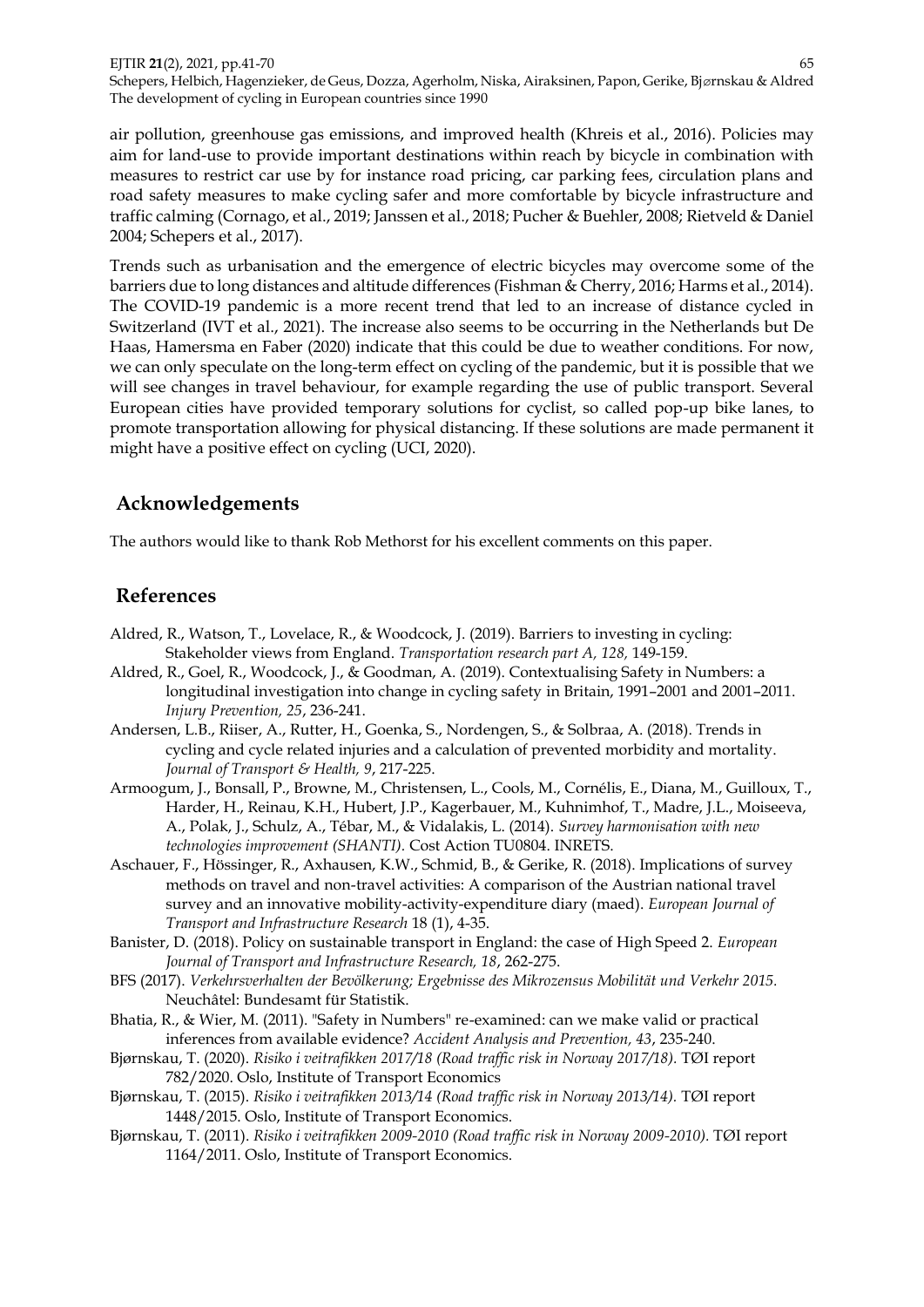- Bjørnskau T. (2008). *Risiko i trafikken 2005-2007 (Road Traffic Risk in Norway 2005-2007).* TØI report 986/2008. Oslo: Institute of Transport Economics.
- Bjørnskau, T. (2003). *Risiko i trafikken 2001-2002 (Road Traffic Risk in Norway 2001-2002).* TØI report 694/2003. Oslo: Institute of Transport Economics.
- Bjørnskau, T. (2000). *Risiko i veitrafikken 1997-1998 (Road Traffic Risk in Norway 1997/98).* TØI Report 483/2000. Oslo: Institute of Transport Economics.
- Bjørnskau, T. (1993). *Risiko i veitrafikken 1991/92 (Road Traffic Risk in Norway 1991/92).* TØI report 216/1993. Oslo: Institute of Transport Economics.
- Bjørnskau, T. (1988). *Risiko i persontransport på veg 1984/85 (Risk in Road Transport in Norway 1984/85).*  TØI report 2/1988. Oslo: Institute of Transport Economics.
- BMVI (2003). *Verkehr in Zahlen 2003/2004.* Berlin: Bundesministerium für Verkehr und digitale Infrastruktur.
- BMVI (2011). *Verkehr in Zahlen 2010/2011.* Berlin: Bundesministerium für Verkehr und digitale Infrastruktur.
- BMVI (2014). *Verkehr in Zahlen 2014/2015.* Berlin: Bundesministerium für Verkehr und digitale Infrastruktur.
- BMVI (2016). *Verkehr in Zahlen 2016/2017.* Berlin: Bundesministerium für Verkehr und digitale Infrastruktur.
- BMVI (2017). *Verkehr in Zahlen 2017/2018.* Berlin: Bundesministerium für Verkehr und digitale Infrastruktur.
- BMVI (2018). *Verkehr in Zahlen 2018/2019.* Berlin: Bundesministerium für Verkehr und digitale Infrastruktur.
- BMVI (2019). *Mobilität in Deutschland 2017 - Analysen zum Radverkehr und Fußverkehr.* Berlin: Bundesministerium für Verkehr und digitale Infrastruktur.
- BMVI (2020). *Verkehr in Zahlen 2020/2021.* Berlin: Bundesministerium für Verkehr und digitale Infrastruktur.
- BMVIT (2016). *Österreich unterwegs 2013/2014.* Wien: Bundesministerium für Verkehr, Innovation und Technologie.
- Bonnel, P., & Munizaga, M.A. (2018). Transport survey methods-in the era of big data facing new and old challenges. *Transportation Research Procedia 32,* 1-15.
- Buehler, R., Pucher, J., & Bauman, A. (2020). Physical activity from walking and cycling for daily travel in the United States, 2001–2017: Demographic, socioeconomic, and geographic variation. *Journal of Transport and Health, 16*, 100811.
- Castro, A., Kahlmeier, S., & Gotschi, T. (2018). *Exposure-Adjusted Road Fatality Rates for Cycling and Walking in European Countries.* Paris: OECD, International Transport Forum.
- Christiansen, H. & Baescu, O. (2020). *The Danish National Travel Survey Denmark 2019.* Annual Statistical Report, Data version TU0619v2. Lyngby: DTU Center for Transport Analytics.
- City of Copenhagen, 2002. *Cycle policy 2002-2012.* City of Copenhagen, Copenhagen.
- City of Helsinki (2018). *Bicycle Account 2017.* City of Helsinki, Helsinki.
- Cornelis, E., Hubert, M., Huynen, P., Lubrun, K., Patriarche, G., De Witte, A., Creemers, L., Declercq, K., Janssens, D., Castaigne, M., Hollaert, L., & Walle, F. (2011). *Mobiliteit in België in 2010: resultaten van de BELDAM-enquête.*
- CSO (2011). *National Travel Survey 2009.* Cork: Central Statistics Office.
- CSO (2015). National Travel Survey 2014: Key findings. Retrieved 4.1.2020 from [https://www.cso.ie/en/releasesandpublications/ep/p](https://www.cso.ie/en/releasesandpublications/ep/p-nts/nationaltravelsurvey2014/keyfindings/)[nts/nationaltravelsurvey2014/keyfindings/](https://www.cso.ie/en/releasesandpublications/ep/p-nts/nationaltravelsurvey2014/keyfindings/)
- CSO (2017). National Travel Survey 2016: Key findings. Retrieved 4.1.2020 from <https://www.cso.ie/en/releasesandpublications/ep/p-nts/nts2016/keyf/> Data.gov.ie (2020). Dublin City Traffic Counts: Cordon Count, Quays Count. Dublin: Dublin City Council.
- Cornago, E., Dimitropoulos, A., & Oueslati, W. (2019). Evaluating the Impact of Urban Road Pricing on the Use of Green Transport Modes: The Case of Milan. *OECD Environment Working Papers, 143*, DOI: 10.1787/ddaa6b25-en.
- Danish Road Directorate (2019). *Nøgletal om vejtransport.* Copenhagen: Vejdirektoratet.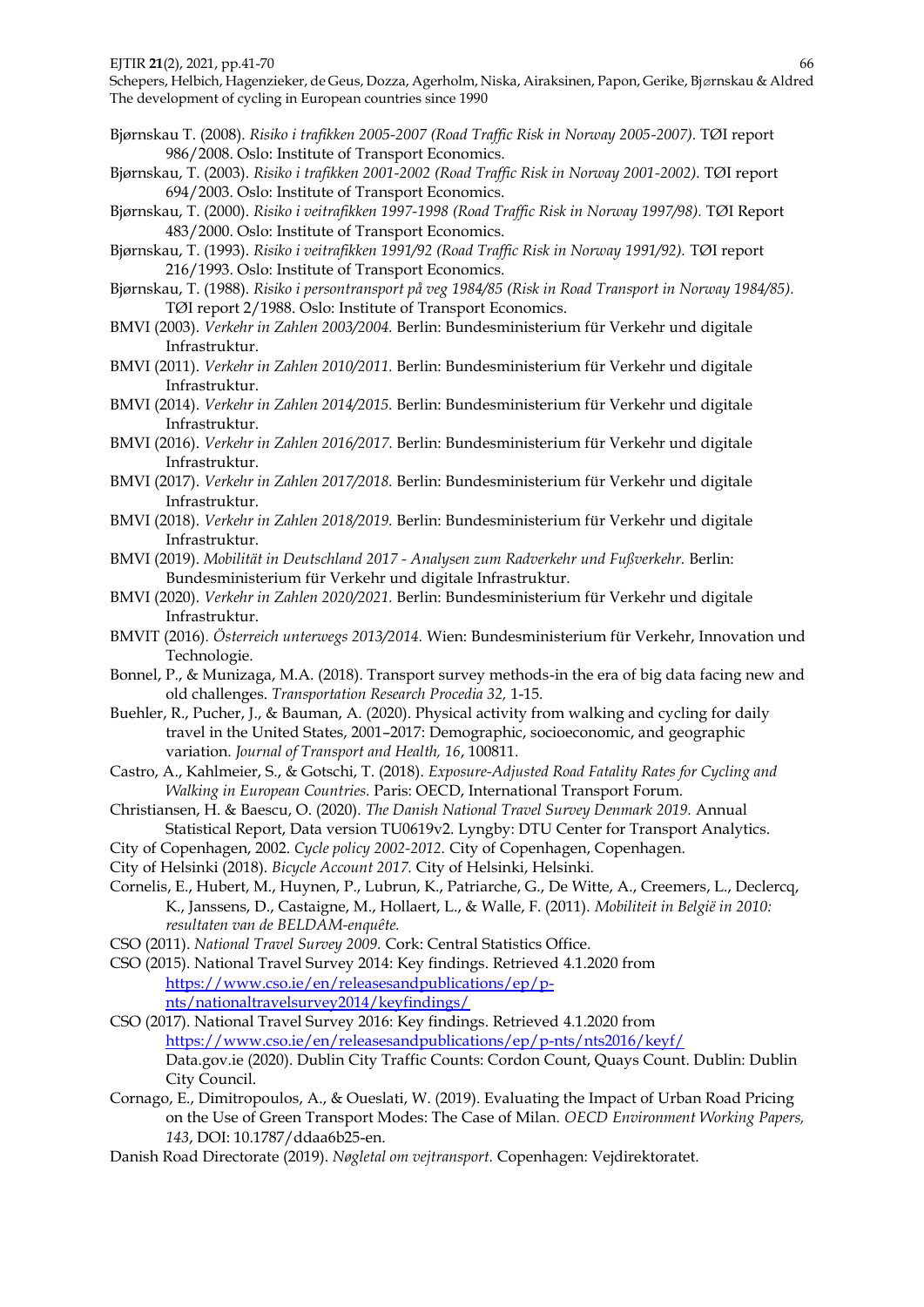- De Geus, B., Vandenbulcke, G., Int Panis, L., Thomas, I., Degraeuwe, B., Cumps, E., Aertsens, J., Torfs, R., & Meeusen, R. (2012). A prospective cohort study on minor accidents involving commuter cyclists in Belgium. *Accident Analysis and Prevention, 45*, 683-693.
- De Haas, M., Hamersma, M. & Faber, R. (2020). *Nieuwe inzichten mobiliteit en de coronacrisis. Vervolgmeting effecten van de coronacrisis op mobiliteitsgedrag en mobiliteitsbeleving.* KiM-20-A15. Den Haag: Kennisinstituut voor Mobiliteitsbeleid KiM.
- De Hartog, J.J., Boogaard, H., Nijland, H. & Hoek, G. (2010). Do the health benefits of cycling outweigh the risks? *Environmental Health Perspectives, 118*, 1109-1116.
- De la Bruhèze, A. A., & Veraart, F. C. A. (1999a). *Fietsverkeer in Praktijk en Beleid in de Twintigste Eeuw (Practice and Policy on Cycling in the 20th Century).* Den Haag: Ministry of Transport and Waterworks.
- De la Bruhèze, A. A., & Veraart, F. C. A. (1999b). *Het fietsgebruik in negen West-Europese steden in de twintigste eeuw (Historical comparison of bicycle use in 9 European towns).* Eindhoven: Stichting Historie der Techniek.
- Department for Infrastructure (2020). Travel Survey for Northern Ireland. Retrieved 9.1.2020 from <https://www.infrastructure-ni.gov.uk/articles/travel-survey-northern-ireland>
- Department for Transport (2012). *Transport Statistics Great Britain: Table NTS0305 (TSGB0103).* London.
- Department for Transport (2018). National Travel Survey England; Table NTS0303. Retrieved 4.1.2020 from<https://www.gov.uk/government/statistical-data-sets/nts03-modal-comparisons>
- Dozza, M. (2017). Crash risk: How cycling flow can help explain crash data. In: Accident *Analysis and Prevention, 105*, p. 21-29.
- Dusong, C. (2018). Évolution de l'usage du vélo en Île-de-France entre 1976 et 2010 à travers le prisme centre/périphérie. *Les 1ères Rencontres Francophones Transport Mobilité*, Lyon, 6-8 june 2018, session 6 Le vélo dans tous ses états. S'approprier les mobilités cyclistes.
- EU (1993). Council Decision of 30 November 1993 on the creation of a Community database on road accidents; 93/704/EC. *Official Journal of the European Communities, 36*, 63-65.
- EU ministers for Transport (2015). Declaration on Cycling as a climate friendly Transport Mode. Retrieved 10.6.2020 from

[http://www.eu2015lu.eu/en/actualites/communiques/2015/10/07-info-transports](http://www.eu2015lu.eu/en/actualites/communiques/2015/10/07-info-transports-declaration-velo/07-Info-Transport-Declaration-of-Luxembourg-on-Cycling-as-a-climate-friendly-Transport-Mode---2015-10-06.pdf)[declaration-velo/07-Info-Transport-Declaration-of-Luxembourg-on-Cycling-as-a-climate](http://www.eu2015lu.eu/en/actualites/communiques/2015/10/07-info-transports-declaration-velo/07-Info-Transport-Declaration-of-Luxembourg-on-Cycling-as-a-climate-friendly-Transport-Mode---2015-10-06.pdf)[friendly-Transport-Mode---2015-10-06.pdf](http://www.eu2015lu.eu/en/actualites/communiques/2015/10/07-info-transports-declaration-velo/07-Info-Transport-Declaration-of-Luxembourg-on-Cycling-as-a-climate-friendly-Transport-Mode---2015-10-06.pdf)

European Commission (1997). *Towards an Urban Agenda in the European Union.* COM(97) 197. Brussels.

- European Commission (1998). *Sustainable Urban Development in the European Union: A Framework for Action.* COM (98) 605. Brussels.
- Eurostat (2018). Eurostat guidelines on Passenger Mobility Statistics, EU Transport Statistics, December 2018.
- Farstad. E., Flotve, B.L. & Haukås, K. *Transportytelser i Norge 1946–2019 (Transport volumes in Norway 1946–2019).* TØI report 1808/2020. Oslo: Institute of Transport Economics.
- Federale Overheidsdienst Mobiliteit en Vervoer (2017). *Eerste resultaten van de Monitor-enquête over de mobiliteit van de Belgen.* Brussel.
- Finnish Transport Agency (2012). *Henkilöliikennetutkimus 2010–2011.* Helsinki.
- Fishman, E., & Cherry, C. (2016). E-bikes in the Mainstream: Reviewing a Decade of Research. *Transport Reviews, 36*, 72-91.
- Garrard, J., Rose, G., & Lo, S.K. (2008). Promoting transportation cycling for women: the role of bicycle infrastructure. *Preventive Medicine, 46*, 55-59.
- Goel, R., Goodman, A., Aldred, R., Nakamura, R., Tatah, L., Garcia, L.M.T., Diomedi-Zapata, B., De Sa, T.H., Tiwari, G., & De Nazelle, A. (2021). Cycling behaviour in 17 countries across 6 continents: Levels of cycling, who cycles, for what purpose, and how far? *Transport Reviews,* 1- 24.
- Goodman, R., & Tolley, R. (2003). The decline of everyday walking in the UK: explanations and policy implications. In R. Tolley (Ed.), *Sustainable Transport; Planning for Walking and Cycling in Urban Environments* (pp. 70-83). Cambridge: Woodhead Publishing.
- Götschi, T., Garrard, J., & Giles-Corti, B. (2016). Cycling as a part of daily life: a review of health perspectives. *Transport Reviews, 36*, 45-71.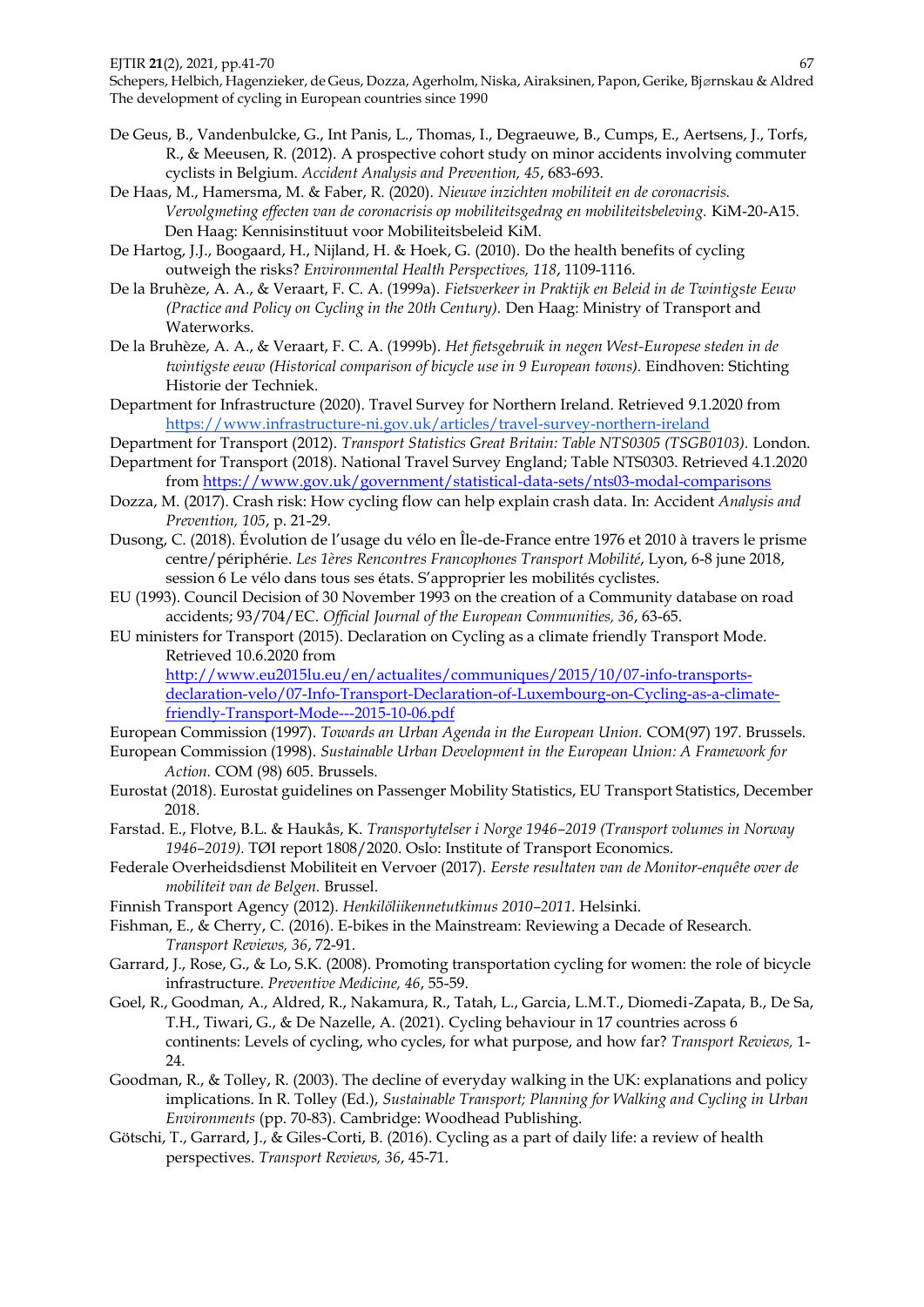- Hajnal, I., & Miermans, W. (1996). *Onderzoek Verplaatsingsgedrag Vlaanderen 1994/1995.* Diepenbeek: Provinciale Hogeschool Limburg.
- Harms, L., Bertolini, L., & Te Brömmelstroet, M. (2014). Spatial and social variations in cycling patterns in a mature cycling country exploring differences and trends. *Journal of Transport and Health, 1*, 232-242.
- Harms, L., Bertolini, L., & Brömmelstroet, M.T. (2016). Performance of municipal cycling policies in medium-sized cities in the Netherlands since 2000. *Transport Reviews* 36 (1), 134-162
- Heinen, E., Van Wee, B., Maat, K. (2010). Commuting by bicycle: An overview of the literature. *Transport Reviews* 30 (1), 59-96.
- Hjorthol, R.J. (1999). *Daglige reiser på 90-tallet. Analyser av de norske reisevaneundersøkelsene fra 1991/92 og 1997/98 (Daily Travel in de 90s. Analyses of the Norwegian Personal Travel Surveys from 1991/92 and 1997/98).* TØI rapport 436/1999. Oslo: TØI Institute of Transport Economics.
- Hofer, T. (2015). *Veloverkehr im kanton zürich; Eine sonderauswertung des mikrozensus mobilität und verkehr 2010.* Statistisches Amt Kanton Zürich, Zürich.
- Hofer, T. (2017). *Verkehrsverhalten der zürcher bevölkerung; Hauptergebnisse des mikrozensus mobilität und verkehr 2015.* Statistisches Amt Kanton Zürich, Zürich.
- Hu, G., & Yin, D. (2018). China: a return to the "kingdom of bicycles"? *BMJ, 360*, k94.
- Hubrich, S., Wittwer, R., & Gerike, R. (2018). Quality Indicator Set for Household Travel Surveys. *Transportation Research Procedia, 33*, 219-226.
- Hydén, C., Nilsson, A., & Risser, R. (1999). *How to enhance Walking and Cycling instead of shorter car trips and to make these modes safer.* Lund: University of Lund.
- ISFORT (2015). *La domanda di mobilità degli italiani.* Rome: Istituto Superiore Formazione i Ricerca per i Trasporti.
- IVT, ETH Zurich, WWZ & University of Basel (2021). MOBIS-COVID19/34; Results as of 08/02/2021 (Second Wave). Retrieved 12.2.2021 from https://ivtmobis.ethz.ch/mobis/covid19/en.
- Janssen, B., Schepers, P., Farah, H., & Hagenzieker, M. (2018). Behaviour of cyclists and pedestrians near right angled, sloped and levelled kerb types: Do risks associated to height differences of kerbs weigh up against other factors? *European Journal of Transport and Infrastructure Research, 18*.
- Janssens, D., Paul, R. & Wets, G. (2020). *Onderzoek Verplaatsingsgedrag Vlaanderen 5.4 (2018-2019); Analyserapport.* Universiteit Hasselt, Diepenbeek.
- Kelly, P., Kahlmeier, S., Götschi, T., Orsini, N., Richards, J., Roberts, N., Scarborough, P., Foster, C. (2014). Systematic review and meta-analysis of reduction in all-cause mortality from walking and cycling and shape of dose response relationship. *International journal of behavioral nutrition and physical activity,* 11, 1-15.
- Kesteloot, L., Verstraeten, F., & Himbert, E. (2018). *Fietsobservatorium in het Brussels Hoofdstedelijk Gewest; Tellingen en gegevensanalyse.* Brussel: Pro Velo.
- Khreis, H., Warsow, K. M., Verlinghieri, E., Guzman, A., Pellecuer, L., Ferreira, A., Jones, I., Heinen, E., Rojas-Rueda, D., Mueller, N., Schepers, P., Lucas, K., & Nieuwenhuijsen, M. (2016). The health impacts of traffic-related exposures in urban areas: Understanding real effects, underlying driving forces and co-producing future directions. *Journal of Transport and Health, 3*, 249-267.
- KIT (2011). *Deutsches Mobilitätspanel (MOP) - Wissenschaftliche Begleitung und erste Auswertungen; Bericht 2011.* Karlsruhe: Karlsruher Institut für Technologie.
- KIT (2018). *Deutsches Mobilitätspanel (MOP) - Wissenschaftliche Begleitung und erste Auswertungen; Bericht 2016/2017.* Karlsruhe: Karlsruher Institut für Technologie.
- Ligtermoet, D. (2014). *Overheidsbestedingen aan Fietsverkeer (Governmental Spending on Bicycle Traffic).*  Gouda: Ligtermoet & Partners.
- Methorst, R. (2021). *Exploring the Pedestrians Realm; An overview of insights needed for developing a generative system approach to walkability.* PhD-thesis. Delft University of Technology, Delft.
- Ministry of Infrastructure and the Environment (1998). *Eindrapport Masterplan Fiets (Final Report Bicycle Master Plan).* Den Haag.
- Mueller, N., Rojas-Rueda, D., Cole-Hunter, T., De Nazelle, A., Dons, E., Gerike, R., Götschi, T., Panis, L.I., Kahlmeier, S., & Nieuwenhuijsen, M. (2015). Health impact assessment of active transportation: a systematic review. *Preventive medicine*, *76*, 103-114.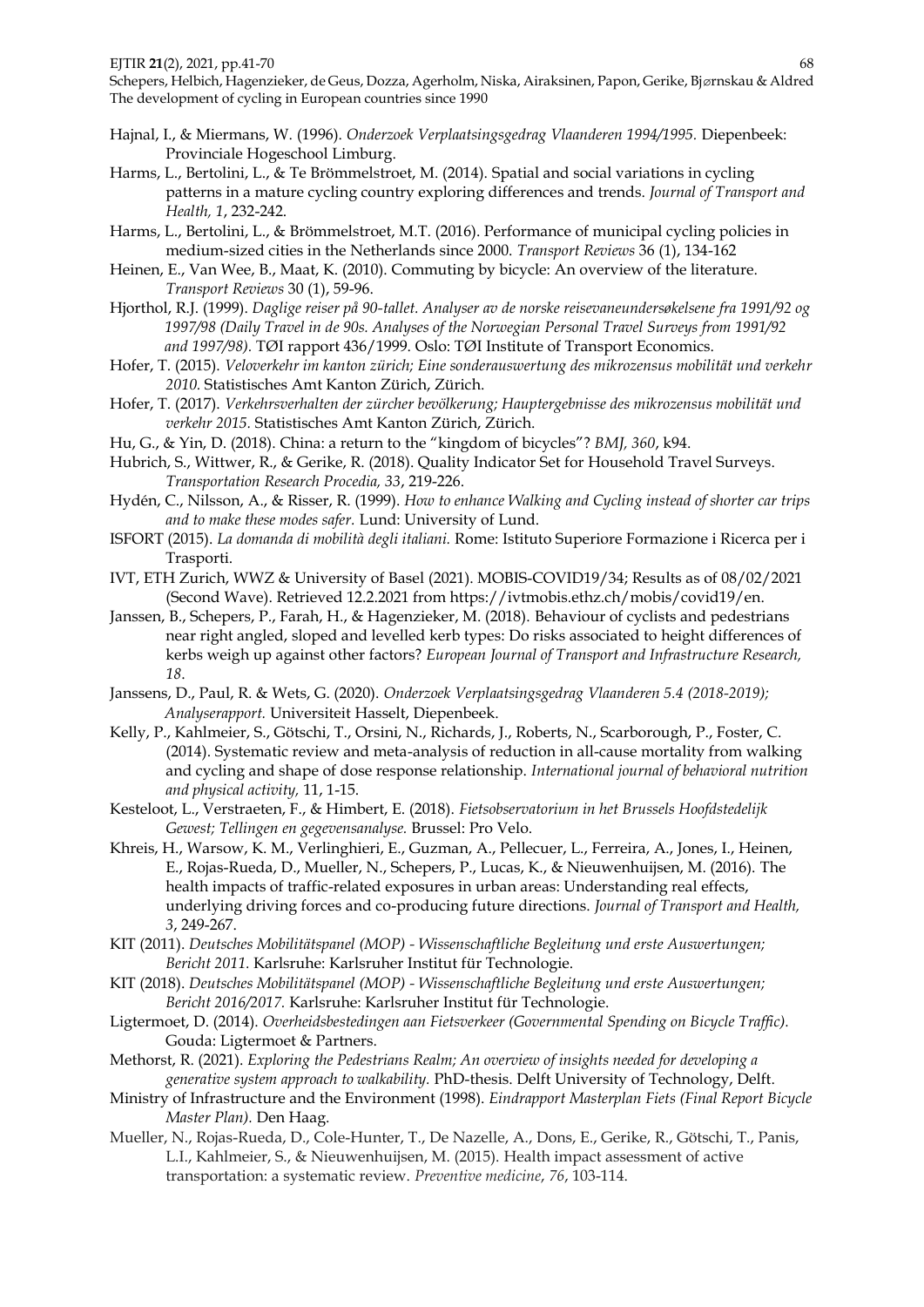Schepers, Helbich, Hagenzieker, de Geus, Dozza, Agerholm, Niska, Airaksinen, Papon, Gerike, Bjørnskau & Aldred The development of cycling in European countries since 1990

OECD/ECMT (1995). *Urban Travel and Sustainable Development.* Paris: OECD.

OECD/ECMT (2003). *Implementing Sustainable Urban Travel Policies.* Paris: OECD.

- OECD/ITF (2021). IRTAD Road Safety Database. Retrieved 3.2.2021 from [https://www.itf-oecd.org](https://www.itf-oecd.org/)
- Papon F., de Solere R. (2010). Les modes actifs: marche et vélo de retour en ville, La mobilité des Français. *La Revue du CGDD*, décembre: 65-82.
- Papon, F. (2014). Historiographical Needs in the study of Bicycling Mobility in France. *Mobility in History, 5*, 43-48.
- Papon, F. (2016). *The evolution of bicycle mobility in France.* Champs-sur-Marne: IFSTTAR.
- Polinomia, 2019. *Andamento della mobilità ciclistica a milano; i risultati di un'indagine autogestita sull'uso della bicicletta in città dal 2008 ad oggi.* Polinomia srl, Milan.
- Pooley, C. G., & Turnbull, J. (2000). Modal choice and modal change: the journey to work in Britain since 1890. *Journal of Transport Geography, 8*, 11-24.
- Pucher, J., & Buehler, R. (2008). Making cycling irresistible: lessons from the Netherlands, Denmark and Germany. *Transport Reviews, 28*, 495-528.
- Pucher, J., Buehler, R., Merom, D., & Bauman, A. (2011). Walking and cycling in the United States, 2001–2009: evidence from the National Household Travel Surveys. *Am J Public Health, 101*, S310-S317.
- Rietveld, P. (2000). Non-motorised modes in transport systems: a multimodal chain perspective for The Netherlands. *Transportation Research Part D, 5,* 31-36.
- Rietveld, P., & Daniel, V. (2004). Determinants of bicycle use: Do municipal policies matter? *Transportation Research Part A* 38 (7), 531-550.
- Scheiner, J. (2010). Interrelations between travel mode choice and trip distance: trends in Germany 1976–2002. *Journal of Transport Geography, 18*, 75-84.
- Schepers, P., & Methorst, R. (2020). *Voetgangersveiligheid; Verkenning van onveiligheid, oorzaken en beleidsmogelijkheden.* R-2020-4. SWOV Institute for Road Safety Research, Den Haag.
- Schepers, P., Twisk, D., Fishman, E., Fyhri, A., & Jensen, A. (2017). The Dutch road to a high level of cycling safety. *Safety Science, 92*, 264–273.
- Shen, L., & Stopher, P. R. (2014). Review of GPS travel survey and GPS data-processing methods. *Transport Reviews, 34*, 316-334.
- Stadt Berlin, 2004. *Radverkehrsstrategie für Berlin; Drucksache 15/3360.* Der Senat von Berlin, Berlin.
- Stadt Wien (1999). *Klimaschutzprogramm Wien.* Wiener Gemeinderat, Wien.
- Stadt Wien (2020). Historische Entwicklung des Wiener Radverkehrsnetzes. Retrieved 2.1.2020 from [https://www.wien.gv.at/stadtentwicklung/projekte/verkehrsplanung/radwege/historie.ht](https://www.wien.gv.at/stadtentwicklung/projekte/verkehrsplanung/radwege/historie.html) [ml](https://www.wien.gv.at/stadtentwicklung/projekte/verkehrsplanung/radwege/historie.html)
- Statistics Denmark (2019). StatBank: Population 1 January by age and time. Retrieved 20.8.2019 from <https://www.statbank.dk/statbank5a/>
- Statistics Netherlands (2014). *Onderzoek Verplaatsingen in Nederland 2010; Onderzoeksbeschrijving revisiebestand 2010.* The Hague: Centraal Bureau voor de Statistiek.
- Statistics Netherlands (2020). Staline. Retrieved 28.10.20 from https://opendata.cbs.nl/statline/#/CBS/nl/dataset/84755NED/table?dl=3F934.
- Statistics Sweden (2019). Population by age and sex. Retrieved 12.12.19 from [http://www.statistikdatabasen.scb.se/pxweb/en/ssd/START\\_\\_BE\\_\\_BE0101\\_\\_BE0101A/Bef](http://www.statistikdatabasen.scb.se/pxweb/en/ssd/START__BE__BE0101__BE0101A/BefolkningR1860/) [olkningR1860/](http://www.statistikdatabasen.scb.se/pxweb/en/ssd/START__BE__BE0101__BE0101A/BefolkningR1860/)
- Statistics Sweden (2021). Passenger and goods transport 2000-2019. Retrieved 5.2.2021 from [https://www.trafa.se/en/otherstatistics/passenger-and-goods-transport/.](https://www.trafa.se/en/otherstatistics/passenger-and-goods-transport/)
- Steinmeyer, I., & Herrmann-Fiechtner, M. (2017). *Mobilität der Stadt; Berliner Verkehr in Zahlen 2017. Berlin: Senatsverwaltung für Umwelt, Verkehr und Klimaschutz.*
- Stockholms Stad (2020). *Miljöbarometern: Cykelpassager Innerstadssnittet.* Stockholm: City of Stockholm.
- Stopher, P.R., & Greaves, S.P. (2007). Household travel surveys: Where are we going? *Transportation Research Part A, 41*, 367-381.
- STRAVA (2020). About Strava. Retrieved 1.6.2020 from<https://www.strava.com/> SWOV (2019). Cognos. Retrieved 10.12.18 from
	- <http://www.swov.nl/NL/Research/cijfers/Cijfers.htm>
- Tielaitos (1993). *Henkilöliikennetutkimus 1992.* Helsinki.